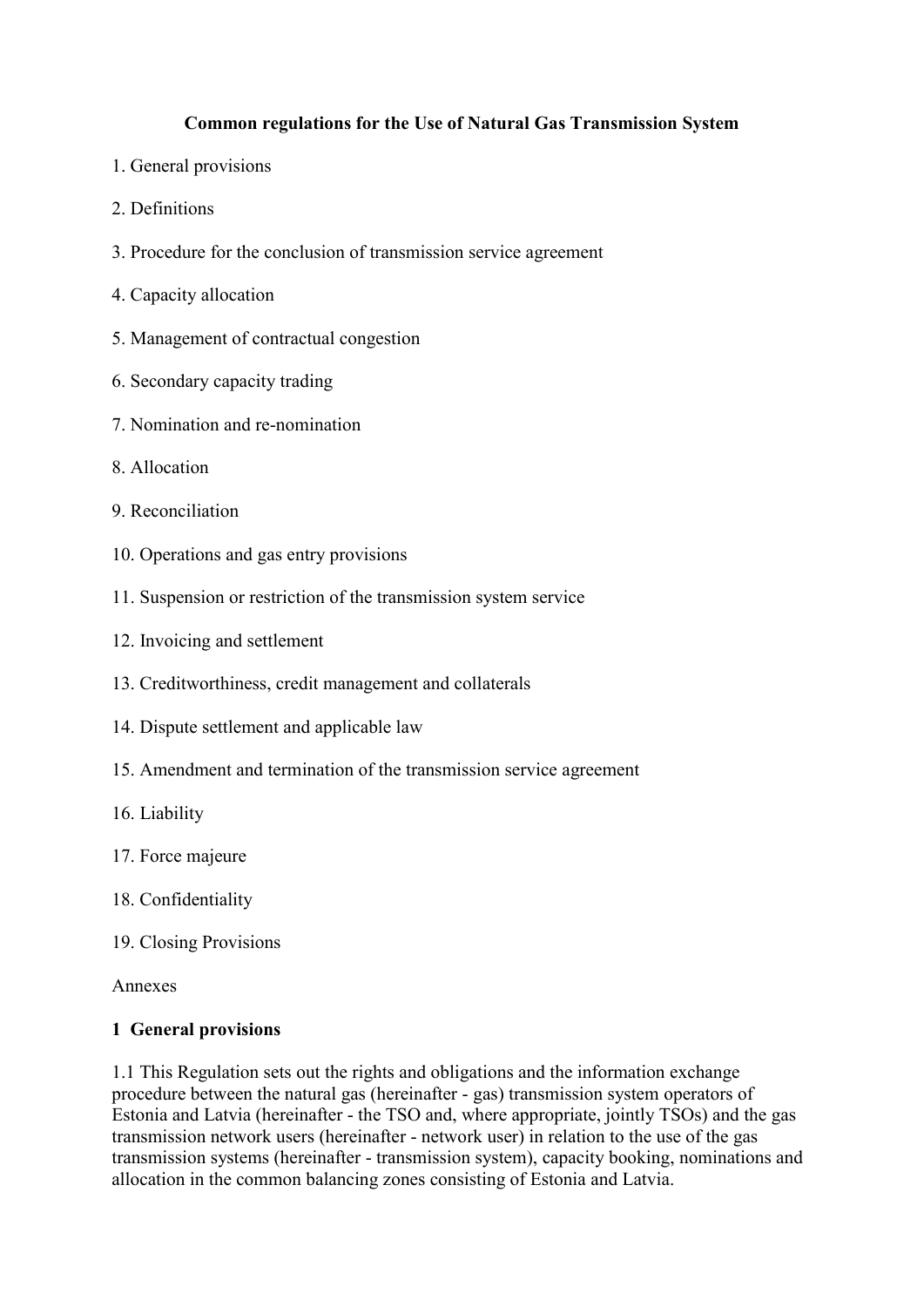1.2 This Regulation shall apply:

1.2.1 to both transmission systems in the territory of Estonia and Latvia;

1.2.2 to all network users that have concluded a legally binding balancing agreement and the transmission service agreement with any TSO in the common balancing zone;

1.2.3 in a non-discriminatory way to any type of gas in so far as such gas can technically and safely be injected into, and transported through the transmission systems of the common balancing zone in accordance with the applicable relevant national technical rules and safety standards, provided that such gas complies with the applicable gas quality requirements.

1.3 The entry/exit points regulated under this Regulation, where the gas can be input or offtaken from the common balancing zone are:

1.3.1 entry/exit Värska (Russia-Estonia);

- 1.3.2 entry/exit Luhamaa (Russia-Estonia);
- 1.3.3 entry/exit Narva (Russia-Estonia).
- 1.3.4 entry/exit Balticconnector (Estonia-Finland);
- 1.3.5 entry/exit Kiemenai (Lithuania-Latvia);
- 1.3.6 entry/exit Inčukalns underground gas storage facility (Latvia);
- 1.3.7 exit to Estonian domestic consumption;
- 1.3.8 exit to Latvian domestic consumption;
- 1.3.9 entry from Estonian production;
- 1.3.10 entry from Latvian production;

1.3.11 entry/exit liquefied natural gas (hereinafter - LNG) facility.

1.4 The network user shall, when contacting the TSO in the cases provided for in this Regulation, submit information and documents to the TSO either in English or the national language of the country where the TSO has its registered office. The information and documents laid down in this Regulation and sent electronically shall be signed with a secure electronic signature, unless the TSO and the network user agree otherwise.

1.5 The transmission service agreement and any amendments contained therein shall be consistent with this Regulation

1.6. The terms used in this Regulation shall have same meaning as in European Union legislation.

### **2 Definitions**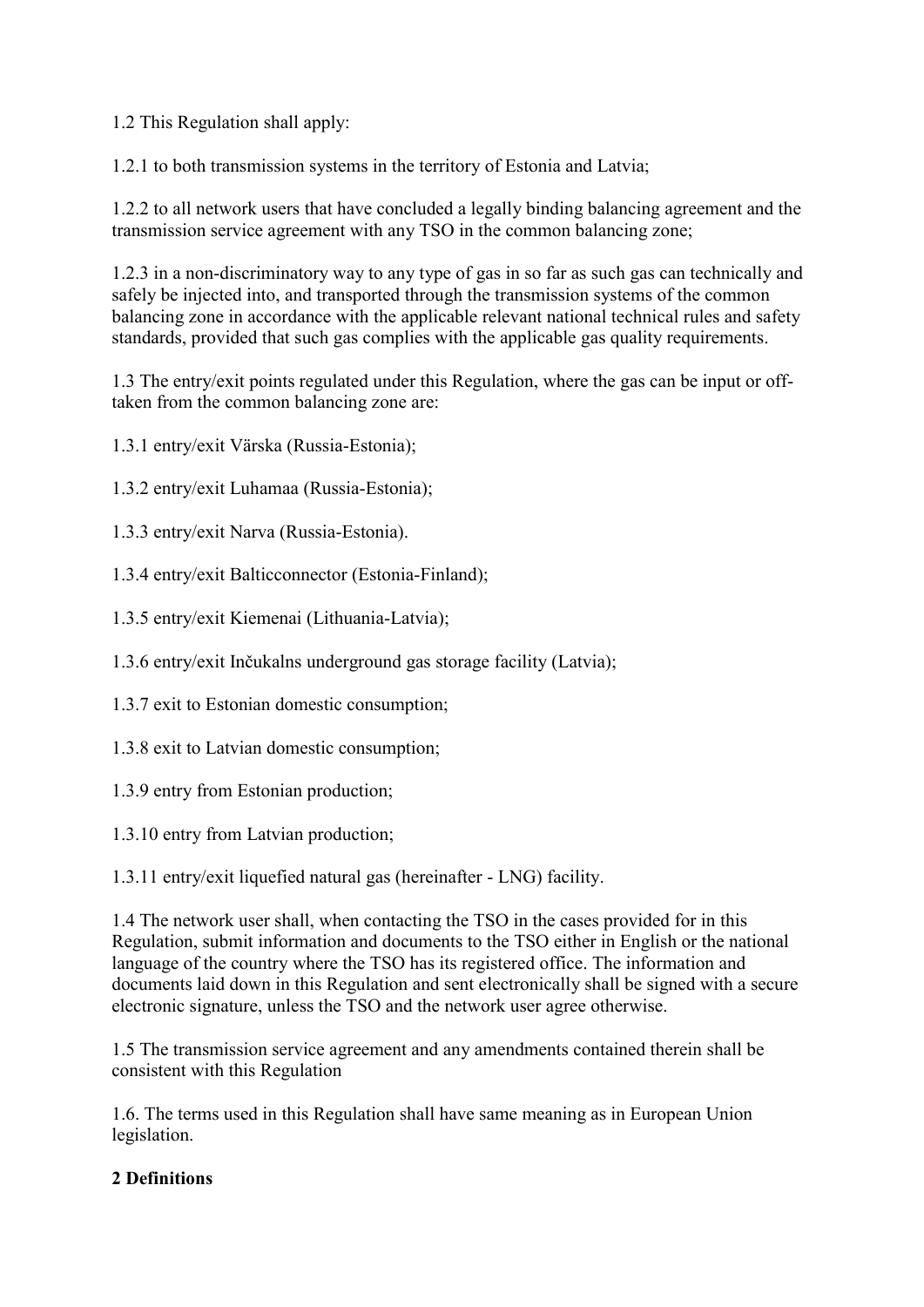2.1 **Additional capacity** means capacity of entry or exit point made available in the event of congestion management, or in the event of submission of nominations capacity in excess of the network user's booked capacity.

2.2 **Applicant** means a person who submits an application to the TSO to acquire the rights to use the transmission system of the common balancing zone.

2.3 **Biomethane** means the biogas which has been upgraded with a view to meeting the quality specifications for gas injected to the transmission system.

2.4 **Business day** means any day from Monday to Friday that is not a public holiday in any of the countries in the common balancing zone, and working day transferred in accordance with the law of the respective country in the common balancing zone.

2.5 **Capacity booking application** means a request which a network user submits to the TSO regarding the booking of capacity using the standard communication protocol.

2.6 **Common balancing zone** means the common Estonian and Latvian balancing zone in which an imbalance position for each network user is determined and where this Regulation apply.

2.7 **Connection agreement** means the agreement between the connected party and the TSO concerning the connected party's connection to the transmission system.

2.8 **Counterparty** within the meaning of this Regulation means a natural or legal person making use of an adjacent gas transmission entry-exit system or of LNG terminal facilities, supplying gas to the network user at the entry and exit points of the transmission system, or the network user delivers gas to him.

2.9 **Capacity booking** means the procedure of online booking of transmission capacity using the standard communication protocol.

2.10 **Energy identification code** (hereinafter - the EIC) means the identification code assigned to market participants in accordance of the Energy Identification Coding scheme.

2.11 **Entry capacity** means the available transmission system capacity at a given entry point.

2.12 **Entry point** means a physical or virtual point where gas is delivered to the transmission system, and where the transmission of gas through the transmission system begin.

2.13 **Exit capacity** means the available transmission system capacity at a given exit point.

2.14 **Exit point** means a physical point where the gas transmission ends and gas is supplied to the adjacent transmission system, distribution system or to the consumption site directly connected to the transmission system. If the distribution system is connected to the transmission system in several points of the transmission system, then all connection points shall be considered as a single exit point.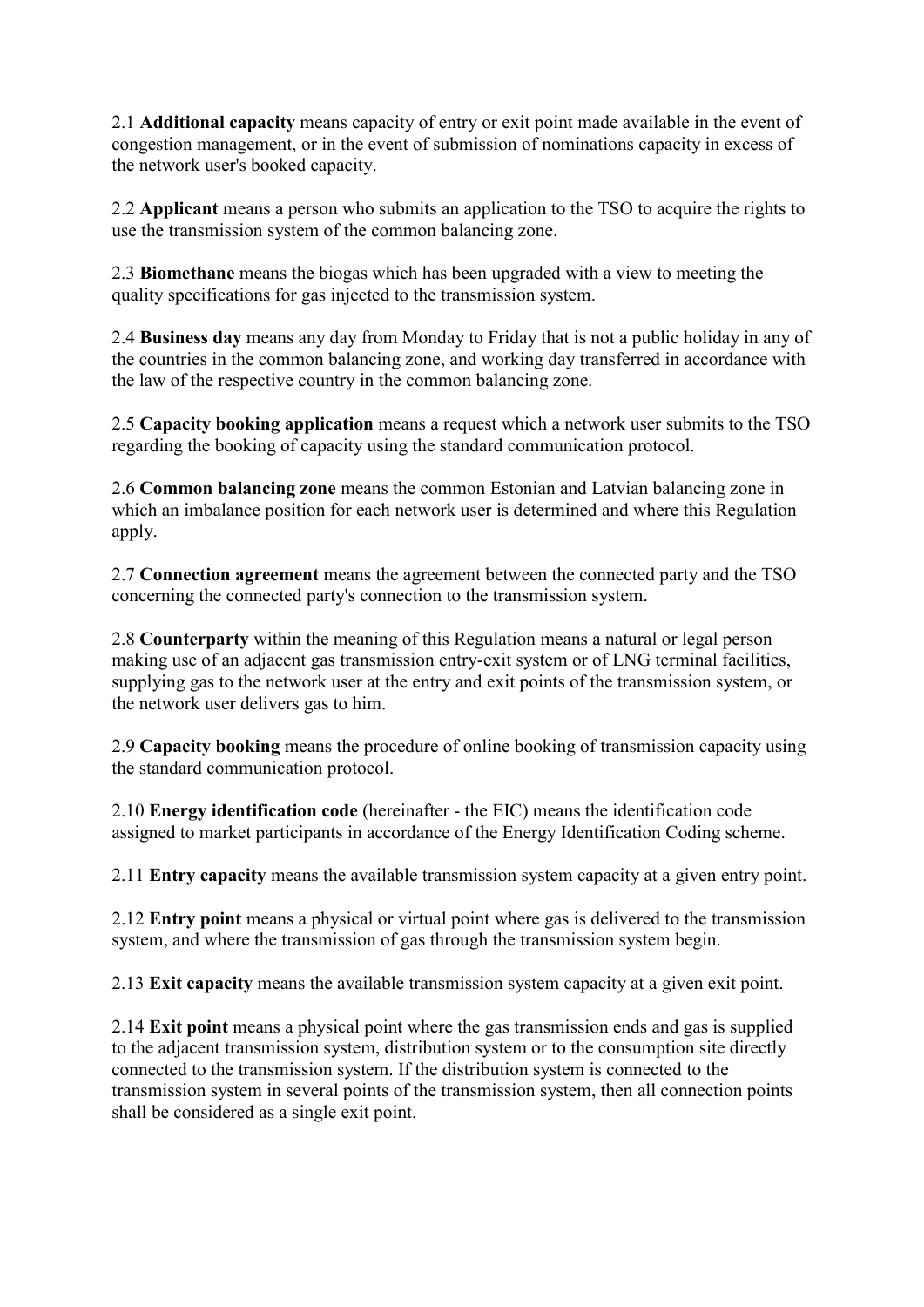2.15 **First-Come-First-Served principle** (hereinafter - FCFS principle) means the capacity allocation method when capacity is allocated primarily to the network users who have applied for capacity booking at the earliest.

2.16 **Fixed delivery agreement** means type of gas sale - purchase agreement where gas is supplied in accordance to in advance arranged delivery schedule.

2.17 **Flexible delivery agreement** means type of gas sale - purchase agreement that allows gas to be supplied in accordance with network user's demand with flexibility to adjust delivery schedule.

2.18 **Gas month** means a period beginning on the first day, at 5:00 UTC of each calendar month and ending on the first day, at 5:00 UTC of the next calendar month from 4:00 to 4:00 UTC when daylight saving is applied.

2.19 **Gas quarter** - the period from 5:00 UTC on 1 January to 5:00 UTC on 1 April (Q2); the period from 5:00 UTC on 1 April to 5:00 UTC on 1 July (Q3); the period from 5:00 UTC on 1 July to 5:00 UTC on 1 October (Q4); the period from 5:00 UTC on 1 October to 5:00 UTC on 1 January (Q1)in the winter time, from 4:00 to 4:00 UTC when daylight saving is applied.

2.20 **Gas year** means a period beginning on 1 October at 5:00 UTC of each year and ending on 1 October at 5:00 UTC of the following year in the winter time, from 4:00 to 4:00 UTC when daylight saving is applied.

2.21 **Imbalance** means a situation where allocations into the transmission system by a network user differs from off-takes from the transmission system by that network user during the gas day.

2.22 **Interruption** means limitation of network user's rights to use the transmission system, i.e. the limitation of the right to transmit gas by using booked firm or interruptible capacity.

2.23 **Network user** within the meaning of this Regulation means a person who has concluded a transmission service agreement and uses the transmission system service in the common balancing zone.

2.24 **Production** within the meaning of this Regulation means gas injected into a transmission system by the gas producer from the production installation that uses renewable energy sources or fossil energy sources.

2.25 **Re-nomination** means the subsequent reporting of a changed nomination.

2.26 **Reporting period** means the time period of one month.

2.27 **Standard communication protocol** means the format of information exchange between the TSO and the network user according to EDIG@S standard.

2.28 **Standard information exchange user guide** means a document regarding details and principles of information exchange between network user and TSO available on the TSO website.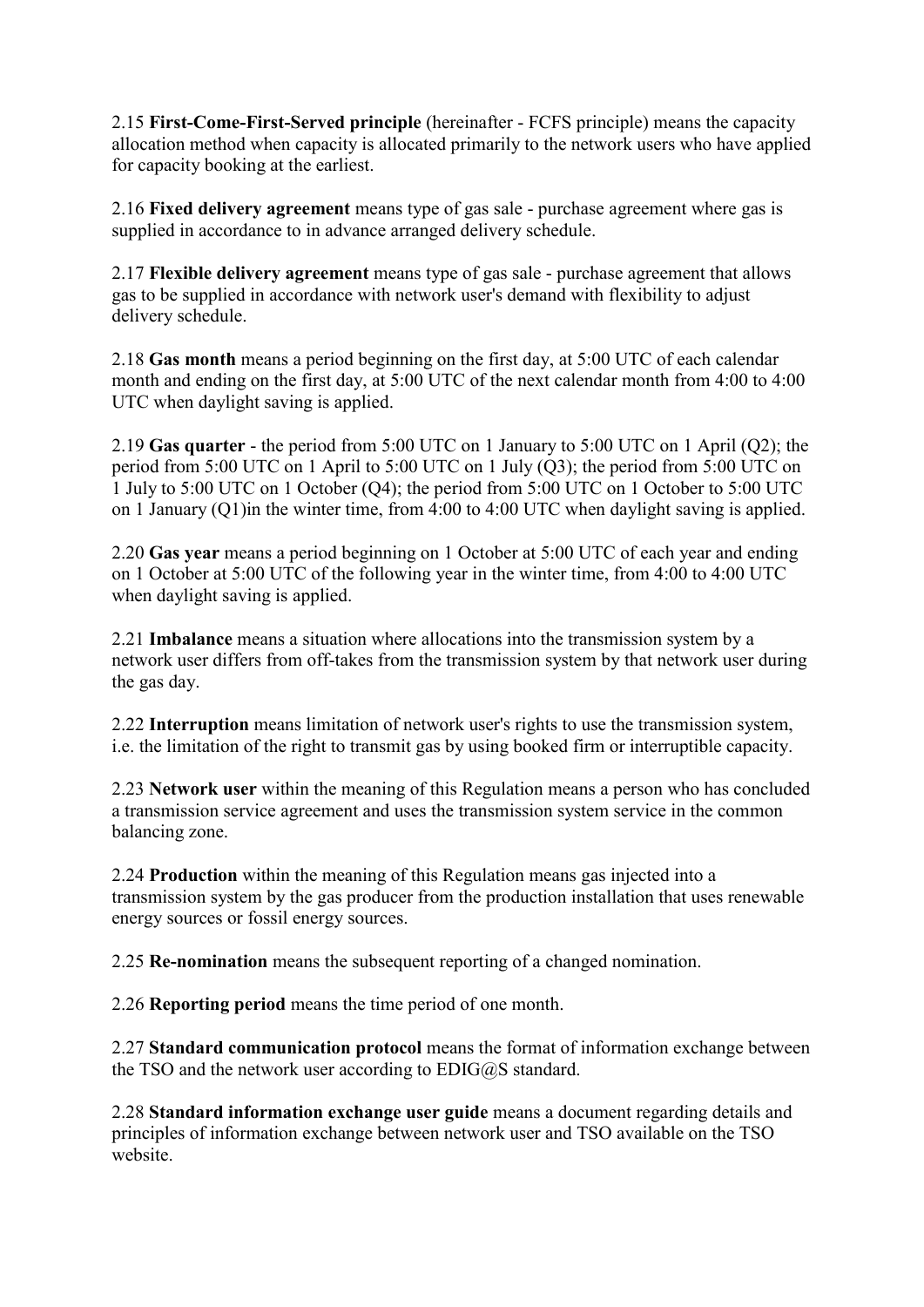2.29 **Transmission service agreement** means the agreement concluded between the TSO and the network user, which entitles the network user to use the transmission systems of the common balancing zone and ensures the performance of the transmission service to the network user within the common balancing zone.

2.30 **Long Term Use It Or Lose It** (hereinafter - UIOLI) means a procedure of reallocation of transmission system capacity systematically booked but not used in case of the request of other network users for the firm capacity.

## **3 Procedure for the conclusion of transmission service agreement**

3.1 In order to receive a right to use the transmission systems in the common balancing zone the applicant shall submit to the TSO, with whom the balancing agreement has been concluded, application for the conclusion of transmission service agreement electronically and in accordance with the application form provided on the website of TSO. Along with the application applicant shall provide the following data and documents:

3.1.1 contact details of the representative(s) having the right to assume obligations on behalf of the applicant (including full name, title, phone number, e-mail address), and documents proving the right of the representative(s) to act on behalf of the applicant;

3.1.2 a proof of representation, if the application is submitted by an authorised representative of the applicant;

3.1.3 a document attesting that the applicant has registered its commercial activity according to the laws and regulations of the relevant country;

3.1.4 a document attesting that an insolvency procedure of the applicant has not been announced, the economic activity of the applicant is not suspended, or the applicant is not liquidated, and issued not later than one month prior to the day of submitting the application;

3.1.5 information about the applicant's credit rating granted by a commonly known credit or rating agency (not required if it is planned to provide a collateral pursuant to section 13 of this Regulation);

3.1.6 at the TSO's request the annual report for the previous three years (or the actual operation period, taking into account the time of founding or beginning of operation of the applicant on which the annual report is to be submitted) or an equivalent document proving the economic and financial situation of the applicant according to the laws and regulations of the relevant country.

3.2 After the submission of the application in case of changes in the data or documents of the applicant, the applicant no longer than within three business days, shall notify the TSO thereof.

3.3 The TSO shall evaluate the application referred to in sub-paragraph 3.1. of this Regulation, the documents appended thereto within 10 business days from the date of receipt thereof. The TSO may request the applicant to submit the missing documents and additional information.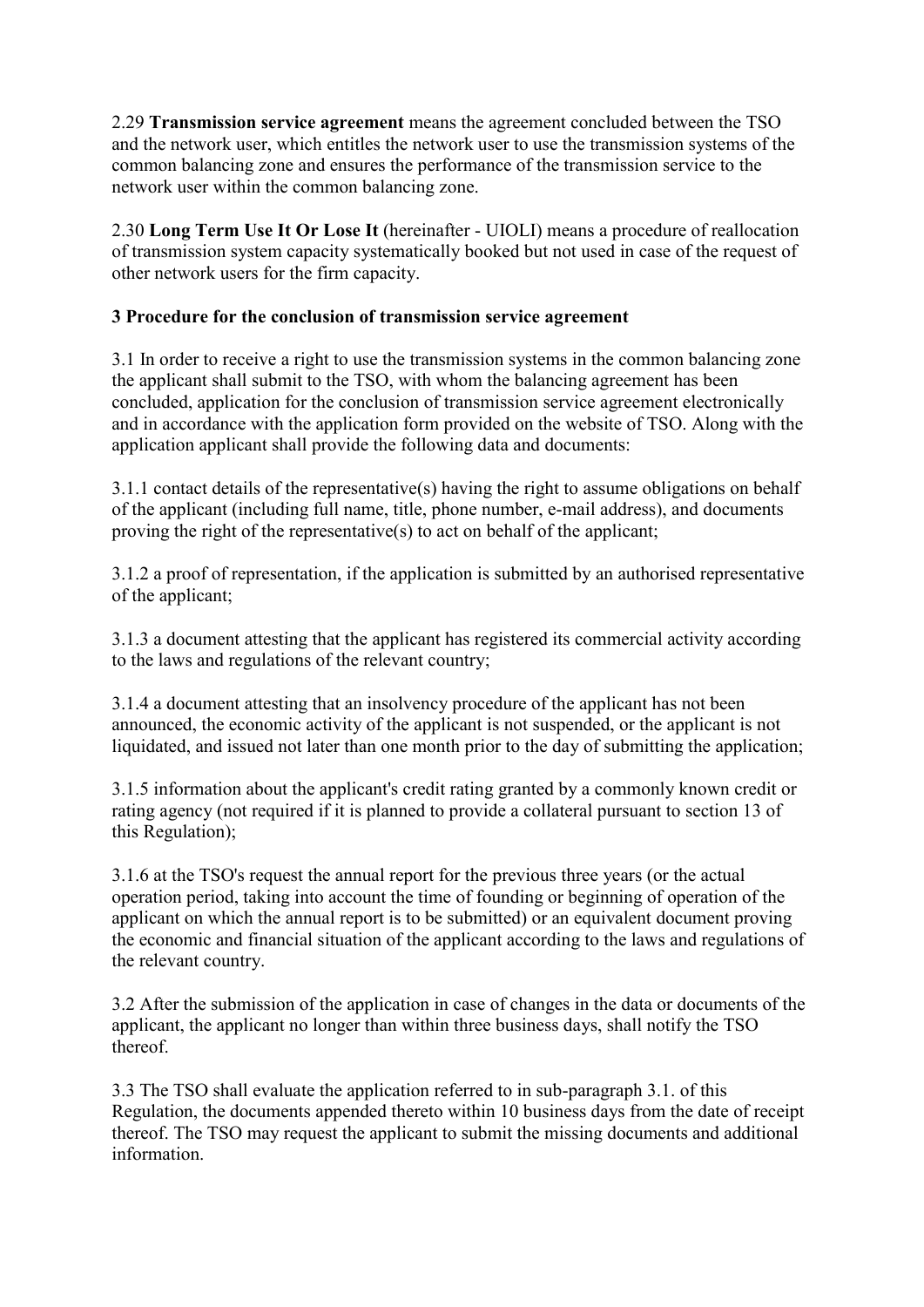3.4 If the TSO has requested the applicant to submit additional information or documents, the applicant shall submit such within ten 10 business days from the date of dispatch of the request. If the applicant does not submit the requested additional information or documents within deadline specified in this section, the applicant shall be deemed to have withdrawn its application.

3.5 If the applicant has submitted to the TSO all documents and additional information referred to in sub-paragraph 3.1. of this Regulation, the TSO shall within five business days from the receipt of the documents and additional information prepare the transmission service agreement and shall send it to the applicant electronically.

3.6 The applicant shall return to the TSO a signed transmission service agreement electronically, or in two copies in case of the transmission service agreement signed in a written form, within 10 business days from the day of dispatch of the transmission service agreement. If the applicant does not return to the TSO a signed transmission service agreement within 15 business days from the day of dispatch of the transmission service agreement, the applicant shall be deemed to have withdrawn its application.

3.7 The TSO shall, within three business days from the day of receipt of the transmission service agreement, signed by the applicant, sign the transmission service agreement and send one copy thereof to the applicant.

3.8 The TSO shall notify the applicant of refusal to conclude the transmission service agreement within one business day after the review of the application by sending a notice to the electronic mail address indicated in the application. The TSO shall send a motivated written refusal to conclude the transmission service agreement electronically or by post to the address indicated in the application within the time period established under the laws of the country where the TSO has its registered office.

# **4 Capacity allocation**

4.1 Capacity allocation mechanism laid down in this Regulation shall apply at all entry and exit points with exception on:

4.1.1 entry/exit point to Inčukalns underground gas storage facility, as governed by legal acts of Latvia applicable to the provision of third-party access services concerning storage facilities:

4.1.2 exit to Estonian Domestic consumption;

4.1.3 exit to Latvian Domestic consumption.

4.2 At entry/exit point Balticconnector:

4.2.1 capacity is allocated:

4.2.1.1 by implicit capacity allocation rules in accordance with sub-paragraph 4.6.2. of this Regulation;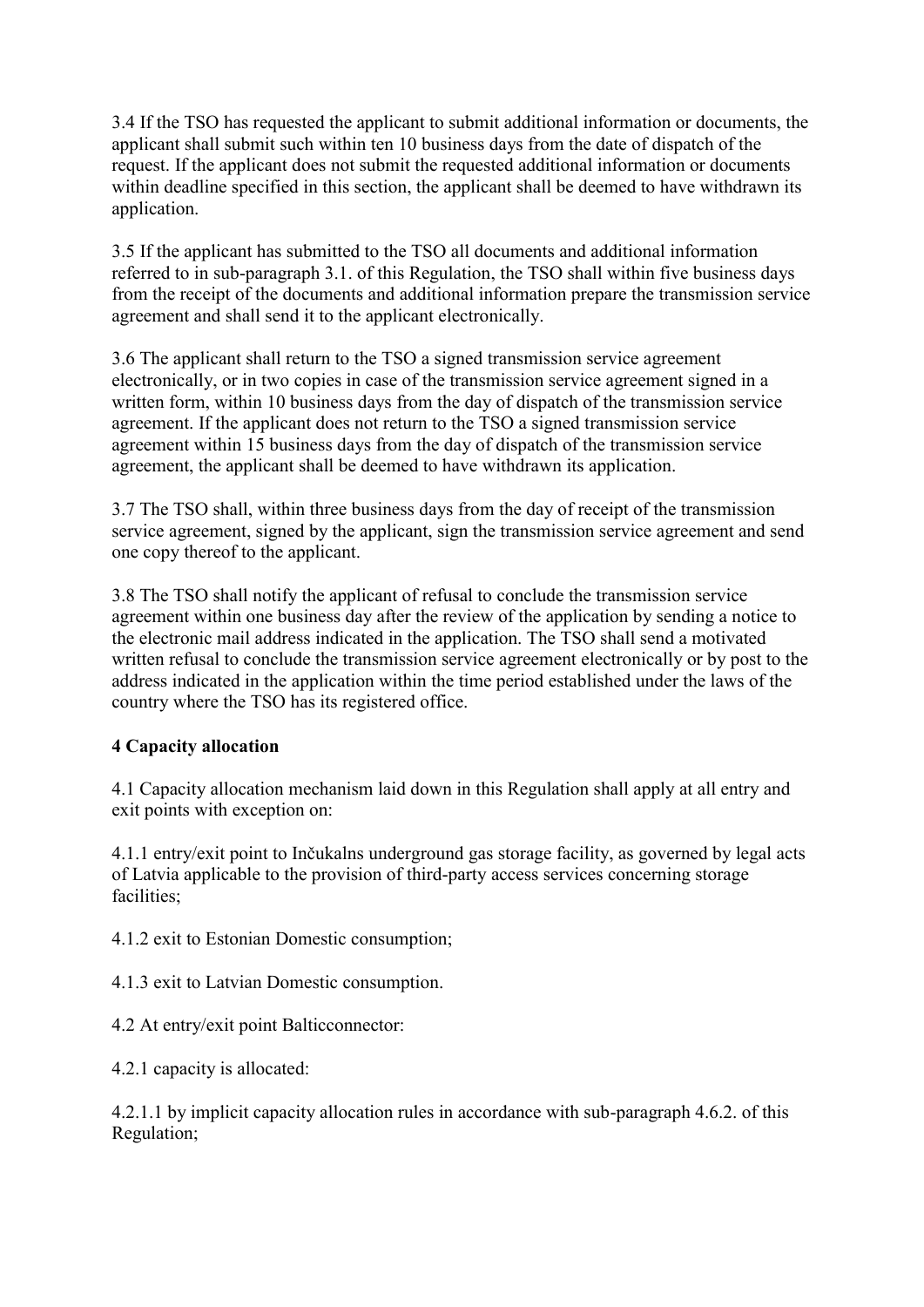4.2.1.2 by implicit capacity allocation rules by the TSO in accordance with under subparagraph 4.6.1. of this Regulation.

4.3 At entry/exit points with third countries:

4.3.1 capacity is allocated by FCFS principle in accordance with sub-paragraph 4.7. of this Regulation;

4.3.2 congestion management rules in accordance with paragraph 5 of this Regulation apply.

4.3.3. if the capacity to be allocated exceeds the capacity booked by the network user it shall be deemed that network user has booked day-ahead capacity product at the respective entry/exit point for capacity exceeding the booked capacity for the respective gas day. The additional capacity booking, described in this point, shall not exceed 5% of allocated daily quantity for the respective gas day.

4.4 At entry/exit point Kiemenai (Lithuania-Latvia):

4.4.1 capacity is allocated:

4.4.1.1 by implicit capacity allocation rules in accordance with sub-paragraph 4.6.2. of this Regulation;

4.4.1.2 by FCFS principle in accordance with sub-paragraph 4.7. of this Regulation;

4.4.2 congestion management rules in accordance with paragraph 5 of this Regulation apply.

4.5 At entry points from Estonian and Latvian production and at entry/exit to LNG facility

4.5.1 capacity is allocated by FCFS principle in accordance with sub-paragraph 4.7. of this Regulation.

4.6 Implicit capacity allocation rules

4.6.1 Network user shall implicitly be allocated with the capacity on the basis of confirmed quantity which has gone through the TSO's processing of nominations and the matching process in accordance with section 7 of this Regulation.

4.6.2 Network user shall implicitly be allocated with the capacity on the basis of trading at the trading platform(s) using daily quota to implicitly allocate the capacity according to the concluded trades, as described in sub-paragraph 4.6.3. of this Regulation.

4.6.3 Implicit capacity allocation rules via trading platform

4.6.3.1 TSOs shall offered part of the capacity via trading platform(s) that have signed the respective implicit capacity allocation service agreement with the TSOs;

4.6.3.2 The implicit capacity allocation method shall be applicable to at least daily standard capacity product. The TSO shall offer other capacity products if the TSO has received a request of the network user to provide such capacity products. Such capacity products shall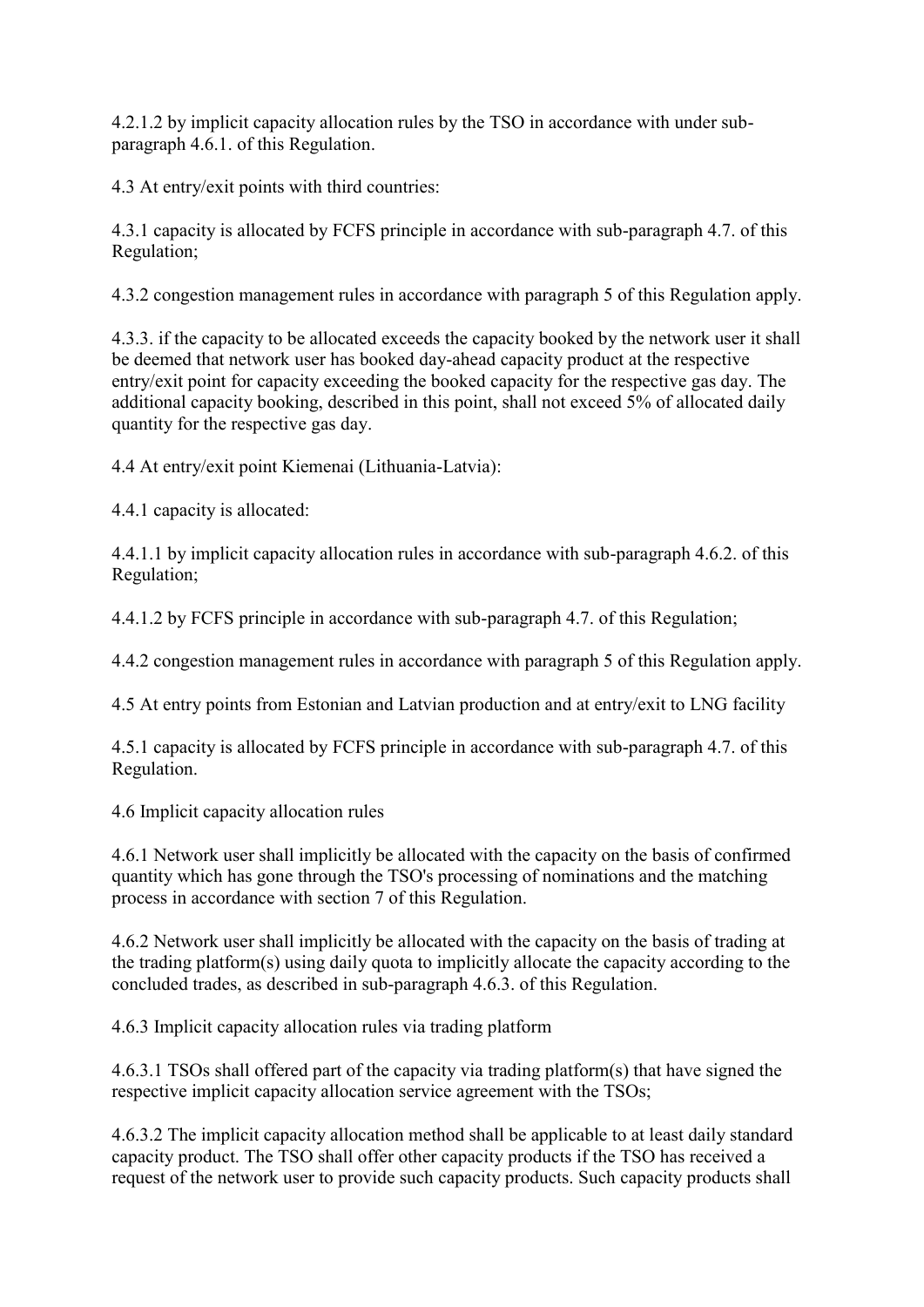be offered in cooperation with the relevant service provider and within reasonable implementation time.

4.6.3.3 The following information shall be published on TSO's respective website:

4.6.3.4 trading platform(s) offering implicit capacity allocation;

4.6.3.5 the amount of capacity given for trading at trading platform(s).

4.6.3.6 The amount of capacity given for implicit capacity allocation via trading platform(s) is determined based on historical data and on the principle of minimizing capacity shortage either for implicit capacity allocation via trading platform or for implicit capacity allocation via confirmed quantity. In case on previous day all capacity given to trading platform(s) was allocated, the trading platform(s) may request amount of capacity to be increased by five per cent. In case on previous day all capacity available for allocation by confirmed quantity was allocated and all capacity given to trading platform(s) was allocated, the amount of capacity given for trading platform(s) is reduced by five per cent.

4.6.3.7 TSO shall treat all trading platforms offering implicit capacity allocation equally.

4.6.3.8 Amount of capacity given to each respective trading platform for implicit capacity allocation is agreed between TSO and trading platform operator and any change in the amount of capacity given is communicated via TSO respective website at least three days prior to the change.

4.6.3.9 The residual amount of capacity given for allocation shall be surrendered by trading platform by the deadline agreed between trading platform and TSO.

4.6.3.10 TSO shall coordinate all of the offered capacity values given to trading platform for implicit capacity allocation by the deadline agreed between trading platform and TSO in order to maximize the capacity amount.

4.7 Capacity allocation using FCFS principle

4.7.1 Following standard capacity products for firm and interruptible capacity can be offered by TSO:

4.7.1.1 the long-term capacity product - yearly standard capacity product is the capacity offered in the same amount for all gas days of one gas year starting on 1 October;

4.7.1.2 the short-term capacity products:

4.7.1.3 quarterly standard capacity product is the capacity offered in the same amount for all gas days in a particular quarter starting from 1 October, from 1 January, from 1 April or from 1 July, respectively;

4.7.1.4 monthly standard capacity product is the capacity offered in the same amount for all gas days in a calendar month starting on the first day of each month;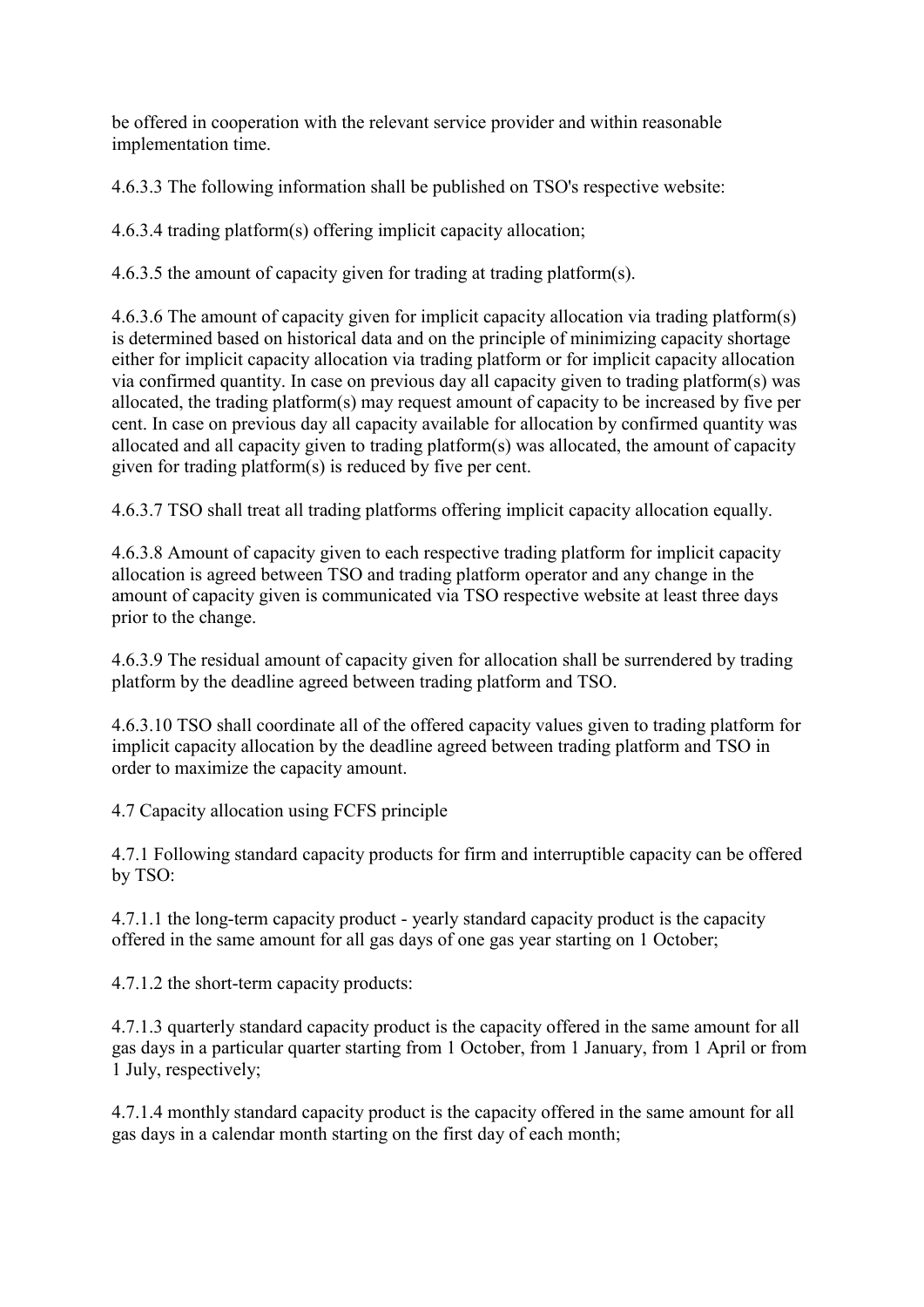4.7.1.5 daily standard capacity product is the capacity offered on day ahead basis in the same amount for a whole gas day;

4.7.1.6 within-day standard capacity product is the capacity offered in the same amount from a start time within a particular gas day until the end of the same gas day.

4.7.2 The capacity products shall be expressed and allocated in units of energy per unit of time - kWh/day.

4.7.3 Network users, which deliver gas to or from the transmission system of the common balancing zone, must book corresponding entry or exit capacity at the entry or exit points.

4.7.4 Long-term capacity product allocation using FCFS principle

4.7.4.1 The network user shall submit the capacity booking application for a long-term standard capacity product three months before beginning of the gas year until 13:00 UTC (or 12:00 UTC if daylight saving is applicable) on a day before respective gas year in conformity with the standard information exchange user guide.

4.7.4.2 After receiving the capacity booking application, the TSO shall notify the network user of receiving the capacity booking request in one hour and the status of received request in conformity with the standard communications protocol.

4.7.4.3 TSO shall, not later than by the next working day which follows the day of the submission of the capacity booking application at 12:30 UTC (or 11:30 UTC if daylight saving is applicable), inform the network user of the allocated firm capacity in conformity with the standard communications protocol.

4.7.4.4 If the firm capacity requested by network user exceeds the available capacity and the network user has not indicated the minimum acceptable quantity, the TSO shall reject the capacity booking application and immediately notify the network user in conformity with the standard communications protocol. If minimum acceptable quantity indicated by network user is higher than available capacity, TSO shall reject the capacity booking application and immediately notify the network user in conformity with the standard communications protocol. If minimum acceptable quantity indicated by the network user is less or equal to available capacity, TSO shall allocate the available capacity.

4.7.4.5 The TSO shall make the capacity allocated available for network user not later that on next calendar day.

4.7.4.6 When notifying the network user of the long-term capacity allocated at a given entry and exit point, the TSOs shall publish total capacity allocated in line with standard information exchange user guide provided to the network users in a transparent and effective manner.

4.7.5 Short-term capacity product allocation using FCFS principle

4.7.5.1 The network user shall submit short-term capacity booking applications within the following periods: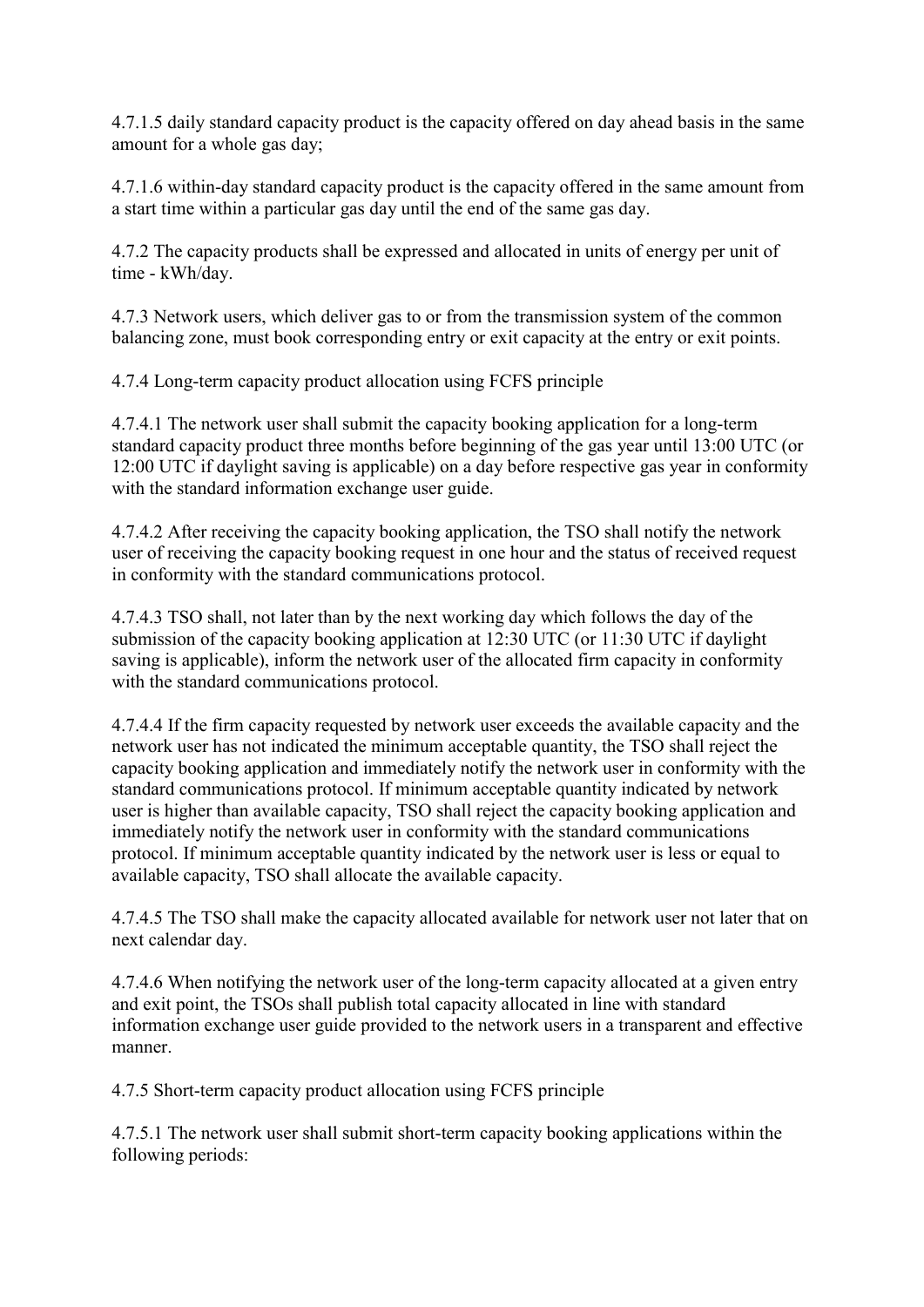a) for the quarterly standard capacity product starting two gas months before gas year including respective gas quarter until 13:00 UTC on a gas day before respective gas quarter;

b) for the monthly standard capacity product starting 20 gas days before the gas quarter including the gas month until 13:00 UTC on a gas day before the beginning of the respective gas month;

c) for the day-ahead standard capacity product staring 14 gas days before the gas month including respective gas day until 13:00 UTC on gas day D-1;

d) for the within-day standard capacity product not earlier than conformation deadline of nomination 15:00 UTC (or 14:00 UTC if daylight saving is applicable) and not later than three hours before the end of gas day;

e) within-day interruptible capacity product can also be booked by submitting re-nomination from 15:00 UTC (or 14:00 UTC if daylight is applicable on gas day D-1 until three hours before the end of gas day.

4.7.5.2 The TSO shall notify the network user of receiving the capacity booking request and the status of receiving the capacity booking request in one hour in conformity with the standard communications protocol.

4.7.5.3 If the firm capacity requested by network user exceeds the available capacity and the network user has not indicated the minimum acceptable quantity, the TSO shall reject the capacity booking application and immediately notify the network user in conformity with the standard communications protocol. If minimum acceptable quantity indicated by network user is higher than available capacity, TSO shall reject the capacity booking application and immediately notify the network user in conformity with the standard communications protocol. If minimum acceptable quantity indicated by the network user is less or equal to available capacity, TSO shall allocate the available capacity.

4.7.5.4 TSO shall make the capacity allocated available for network user not later that on next calendar day.

4.7.5.5 When notifying the network user of the short-term capacity allocated at a given entry and exit point, the TSOs shall publish total capacity allocated in line with standard information exchange user guide provided to the network users in a transparent and effective manner.

4.7.6 Special conditions for interruptible capacity

4.7.6.1 The TSO shall be entitled to offer interruptible capacity at the common balancing zone entry and exit points with a term of more than one day if the corresponding firm monthly, quarterly or yearly capacity products for firm capacity have been sold out or have not been offered. The TSO shall be entitled to offer interruptible day-ahead capacity at entry or exit points if the firm capacity for the following gas day has been sold out or has not been offered.

4.7.6.2 The TSO shall make interruptible capacity offered available for the booking in the timeframe of the firm capacity booking or given for over-nomination. The TSO shall publish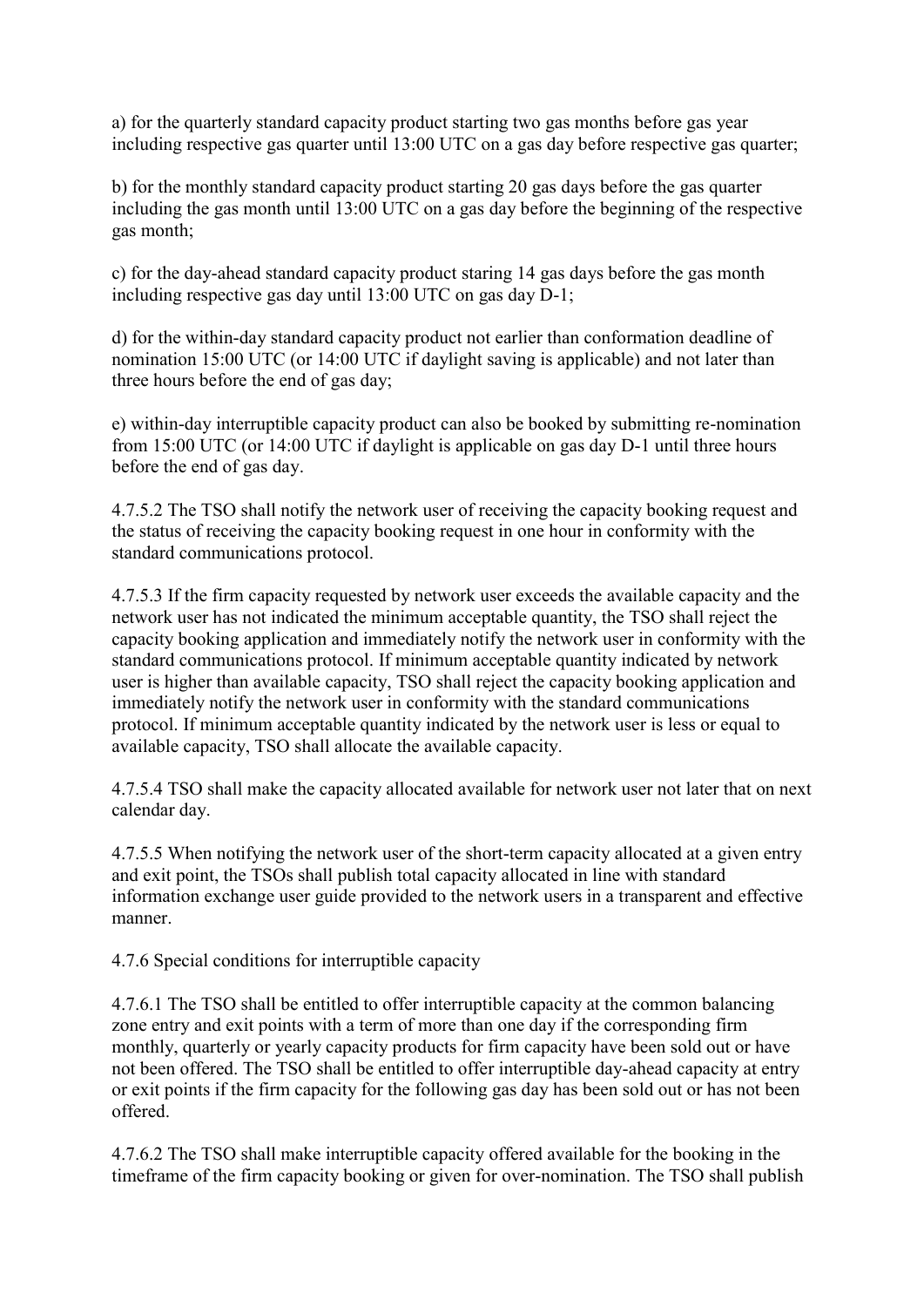information about interruptible capacity in line with standard information exchange user guide.

4.7.6.3 If the TSO finds necessary to interrupt the provision of interruptible capacity products to the network users to the extent required for the provision of firm capacity, it shall do so by first interrupting the capacity for the network users who were the last to book interruptible capacity.

4.7.6.4 TSO shall notify network user of the capacity interruption of the allocated interruptible capacity at least 90 minutes in advance in the matching timeframe by providing the interruption notice to the network user in conformity with the standard communications protocol.

4.7.6.5 TSO shall have a right to amend gas quantity requested under a nomination or renomination for interruptible capacity in order to manage contractual congestion.

## **5 Management of contractual congestion**

5.1 TSO shall apply measures of contractual congestion management at all the relevant entry and exit points where capacity booking is applied under this Regulation.

5.2 In order to use firm capacity efficiently and to facilitate conditions for network users to book only necessary capacity, when the demand for capacity exceeds the offer, the TSO shall perform measures of congestion management. TSO shall perform congestion management using the following measures:

5.2.1 surrender of contracted capacity;

5.2.2 long-term UIOLI mechanism;

5.2.3 over-subscription and buy-back scheme.

5.3 Surrender of contracted capacity

5.3.1 The network user may submit capacity surrender application for the booked firm capacity to the TSO after the capacity allocation is confirmed but not later than 08:00 UTC (or 07:00 UTC if daylight saving is applicable) on gas day D-1.

5.3.2 Capacity surrender request is considered as a surrender for the part or the whole product period in the surrendered amount, meaning also partial product period surrendering is possible.

5.3.3 TSO shall accept surrender of firm capacity booked by the network user which is longer than day-ahead capacity products (monthly, quarterly, yearly).

5.3.4 The TSO shall reallocate a part or all of the capacity offered only in case there is a contractual congestion on relevant entry or exit point.

5.3.5 The TSO, having received the network user's capacity surrender application regarding the booked firm capacity in case there is a contractual congestion on entry or exit point, shall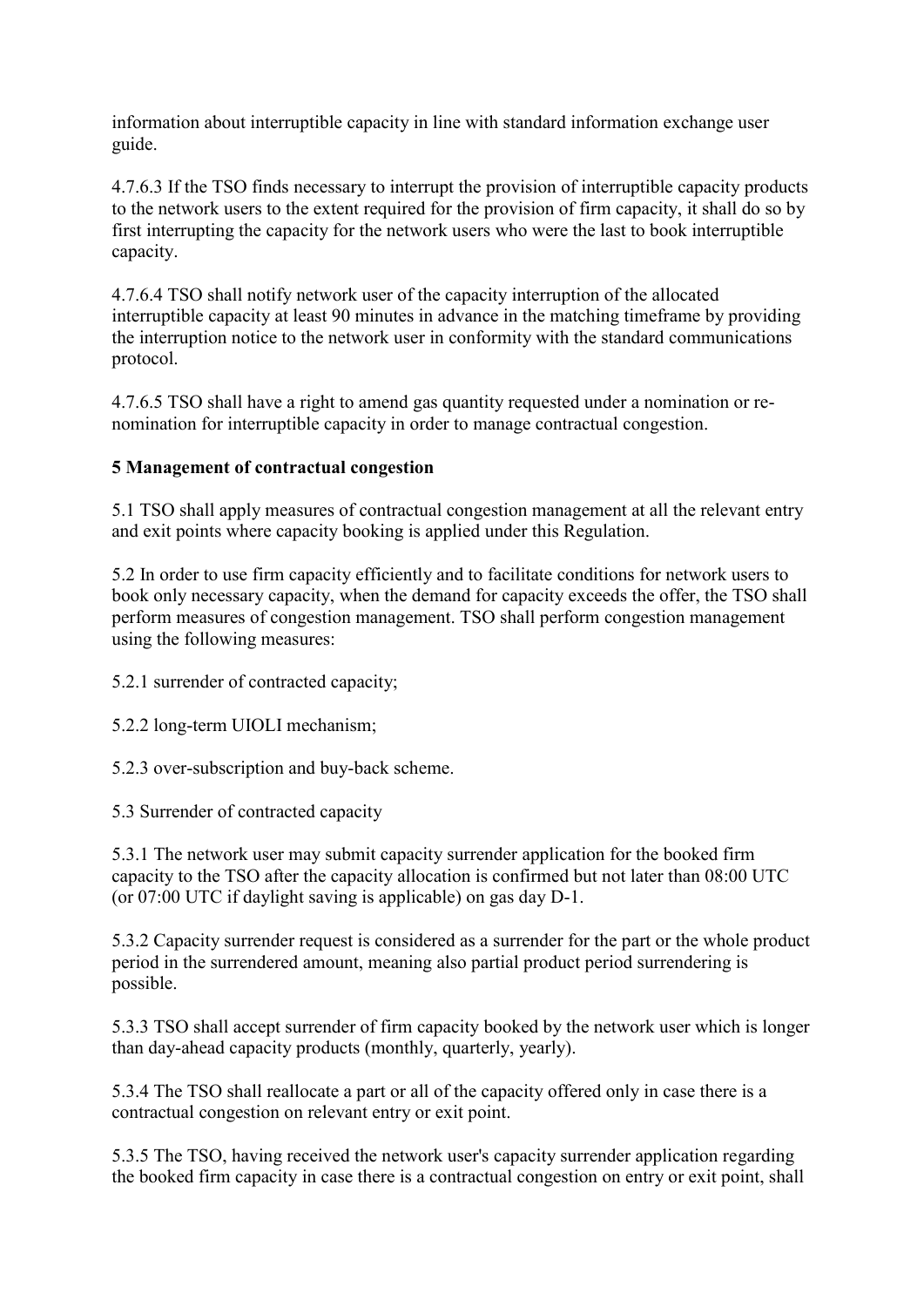publish information on the quantity of capacity and the entry or exit point where capacity is surrendered in line with standard information exchange user guide.

5.3.6 The TSO shall allocate the surrendered capacity if other network user wishes to book the firm capacity at the specific entry or exit point. The surrendered capacity shall be allocated after the available capacity determined before the surrender of capacity has been allocated in conformity with the standard communications protocol.

5.3.7 In case TSO receive surrender application from several network users, the TSO should reallocate the surrendered capacity to the extent there is demand for it, in the order of receipt of capacity surrender applications.

5.3.8 The TSO shall notify the network user who surrendered capacity of the reallocation of the surrendered capacity to another network user pursuant to the allocation in conformity with the standard communications protocol.

5.3.9 The rights and obligations arising from the transmission service agreement shall be reserved by the network user until and to the extent any part of the capacity surrendered by it is reallocated again by the TSO.

5.3.9.1 If the TSO reallocated the capacity surrendered in part or in full, the network user receiving the surrendered capacity shall pay the amount of reallocated surrendered capacity on the basis of capacity product tariff applicable at the time of capacity product booking by the network user surrendering the capacity and only to the extent of surrendered capacity starting from the shortest period capacity product.

5.3.9.2 In case surrendered capacity is reallocated, the network user surrendering the capacity shall be released from the payment obligation for the amount of reallocated surrendered capacity starting from the shortest period capacity product."

5.3.10 The TSO shall allocate the surrendered capacity as the available capacity pursuant to the capacity allocation principles laid out in Section 4 of this Regulation. In addition, network user shall refrain from any action hindering capacity re-marketing.

5.4 Long-Term UIOLI mechanism

5.4.1 The TSO has the right to enforce the transfer of yearly booked capacity on a UIOLI basis, if at least one of the following circumstances applies:

5.4.1.1. the network user uses less than 80% on average of its contracted capacity both from 1 April until 30 September and from 1October until 31 March with an effective agreement duration of more than one year and has failed to provide proper justification to TSO;

5.4.1.2. the network user at a given entry or exit point systematically nominates more than 80% of the booked capacity product and re-nominates it downwards below 80%.

5.4.2 If the TSO finds that the circumstances laid down in sub-paragraph 5.4.1 of this Regulation apply, the TSO shall notify the relevant network user about the underutilisation in conformity with the standard communications protocol.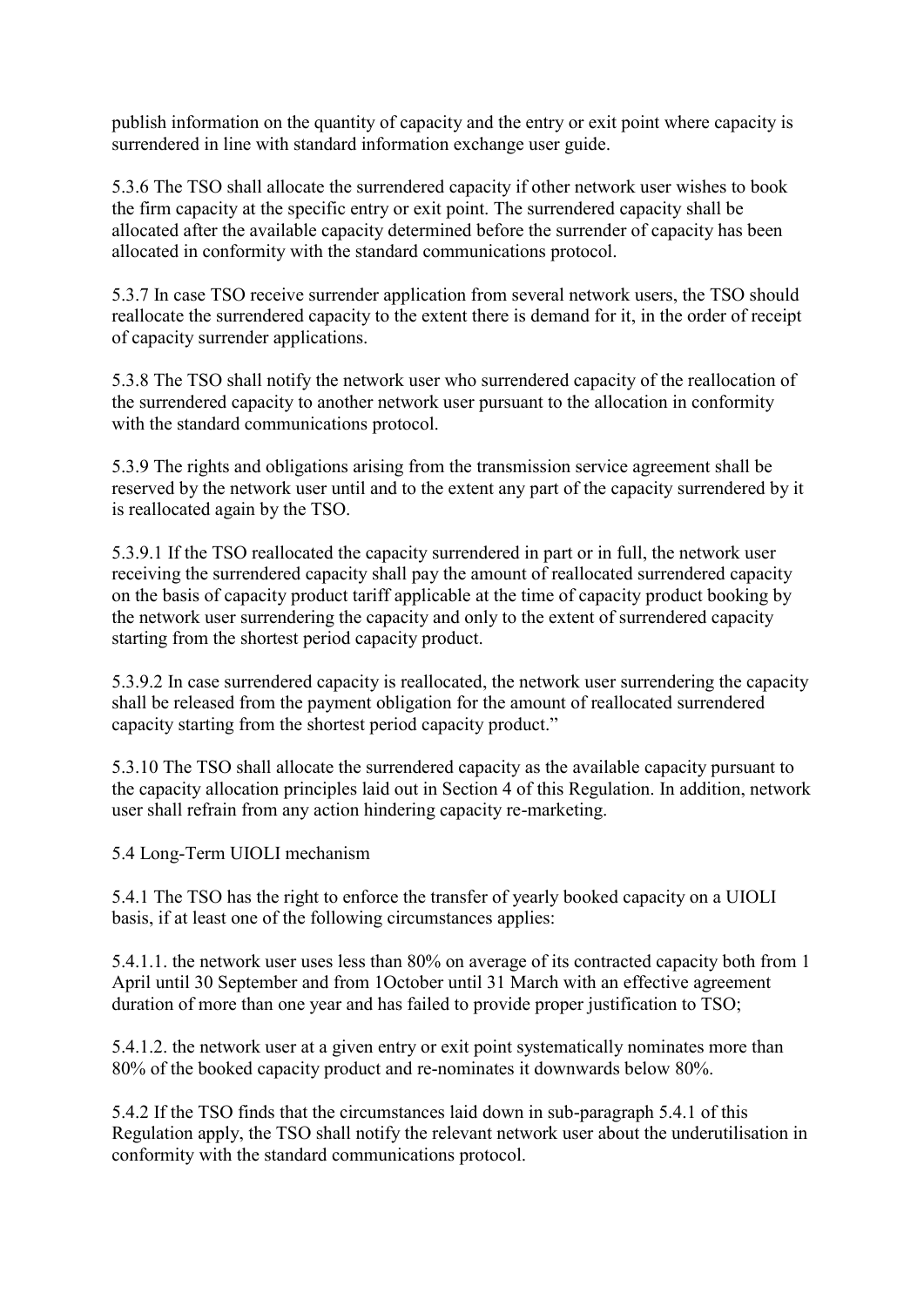5.4.3 Relevant network user after notification from TSO about the underutilisation shall within 10 calendar days sell the underutilised capacity on the secondary market or surrender the capacity to the TSO.

5.4.4 The network user shall retain its rights and obligations under the transmission service agreement until the capacity is reallocated by the TSO and to the extent the capacity is not reallocated by the TSO.

5.4.5 In the case of network user has not conformed with sub-paragraph 5.4.3 of this Regulation the network user loses the unused part of booked capacity.

5.5 Oversubscription and buy-back scheme

5.5.1 Having received a network user's capacity booking application and in cases of contractual congestion, the TSO having assessed statistical data of booked and used capacity at a certain entry or exit point during the previous period, and having established that not all technical capacity at that point are historically exploited, and having regard to the possible scenarios of the unused amount of capacity at a given point during the specific period, shall offer to the market additional capacity, i.e. capacity exceeding technical capacity.

5.5.2 By offering additional capacity, the TSO shall take into account the associated potential risks and the likelihood of repurchase of capacity in the market.

5.5.3 The network user shall submit to TSO additional capacity booking application for gas day D no later than by 08:00 UTC (or 07:00 UTC if daylight saving is applicable) on gas day D-1. The TSO shall calculate additional capacity no later than by 10:00 UTC (or 09:00 UTC if daylight saving is applicable) on gas day D-1 and inform network users about additional capacity in line with standard information exchange user guide. If gas day D-1 is an official holiday or a weekend day, the network user shall submit an additional capacity booking application, and the TSO shall calculate additional capacity and inform network users thereof on the last working day preceding gas day D-1.

5.5.4 In a situation where all network users wish to use 100% of the capacity booked; and the TSO is unable to meet the needs of network users, the TSO shall apply the capacity buy-back procedure aiming to repurchase the amount of capacity booked exceeding technical capacity from the network users in the secondary market.

5.5.5 The TSO shall inform the network users about the quantity and price of buy-back capacity to be redeemed for a capacity product no later than by 10:00 UTC (or 09:00 UTC if daylight saving is applicable) on gas day D in line with standard information exchange user guide.

5.5.6 The price of buy-back of capacity may not be higher than the price set for the withinday capacity for gas day when buy-back procedure is applied, multiplied by coefficient 3.

5.5.7 Network users, who have booked firm capacity products for the gas day for which the buy-back procedure is applied, may offer capacity to TSO for the capacity buy-back procedure.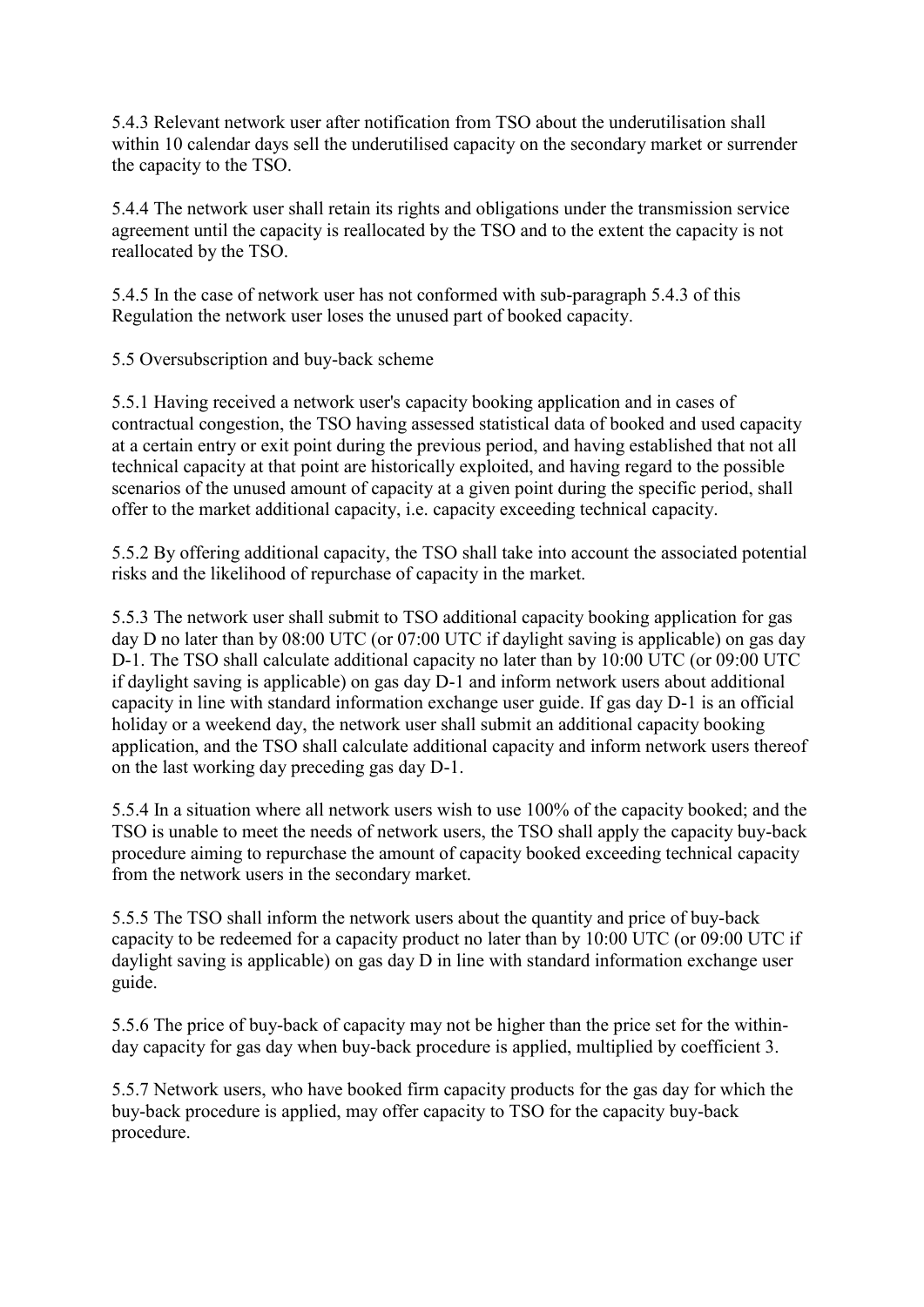5.5.8 Network user taking part in capacity buy-back procedure shall submit its offer to sell back capacity to TSO no later than by 12:00 UTC (or 11:00 UTC if daylight saving is applicable) on gas day D in conformity with the standard communications protocol. When submitting an offer to sell back capacity, the network user shall indicate the quantity and the price of capacity offered for buy-back.

5.5.9 The TSO shall have the right to uphold the offer for capacity buy-back submitted by the network user in full or in part.

5.5.10 The TSO shall buy back capacity pursuant to the principle of the lowest price, i.e. first buying back capacity with the lowest price offered.

5.5.11 The TSO shall inform the network user about its consent to buy-back capacity and the buy-back amount no later than by 14:00 UTC (or 13:00 UTC is daylight saving is applicable) of gas day D in conformity with the standard communications protocol.

5.5.12 Having received from the TSO information about capacity to be bought back, the network user shall submit the (re)nomination, reducing gas volume to be transported by the amount of the capacity sold.

5.5.13 If TSO after the capacity buy-back procedure cannot fulfil all nominations approved for gas day D, the TSO shall restrict application of firm standard capacity products. The application of the shortest standard capacity products (starting with within-day capacity) shall be restricted first. The application of firm standard capacity products of the same duration shall be restricted in proportion to the amount of nomination submitted for day D.

### **6 Secondary capacity trading**

6.1 A network user who has booked the capacity products may agree with another network user and transfer right to use the capacity product or part of it. Secondary capacity trading shall be restricted to transfer of rights to use capacity of an entry/exit point for a specific time period. Obligations arising from the booked capacity product, including, but not limited to, obligation to pay the TSO for the booked capacity product, shall not be transferred and shall maintain with the network user intending to transfer the booked capacity product.

6.2 Network users are not allowed to create financial instruments in connection with capacity products sold on the secondary market.

6.3 The network users agree on a capacity transfer and its conditions in advance bilaterally.

6.4 The network user who transfers a booked capacity product and the network user who acquires such capacity product shall notify the TSO of the transferred capacity in accordance with the standard communications protocol no later than 09:00 UTC (or 08:00 UTC if daylight saving is applicable) on a gas day D-1 by submitting to the TSO the following information:

6.4.1 the entry or exit point;

6.4.2 type of capacity product in conformity with sub-paragraph 4.8.1. of this Regulation;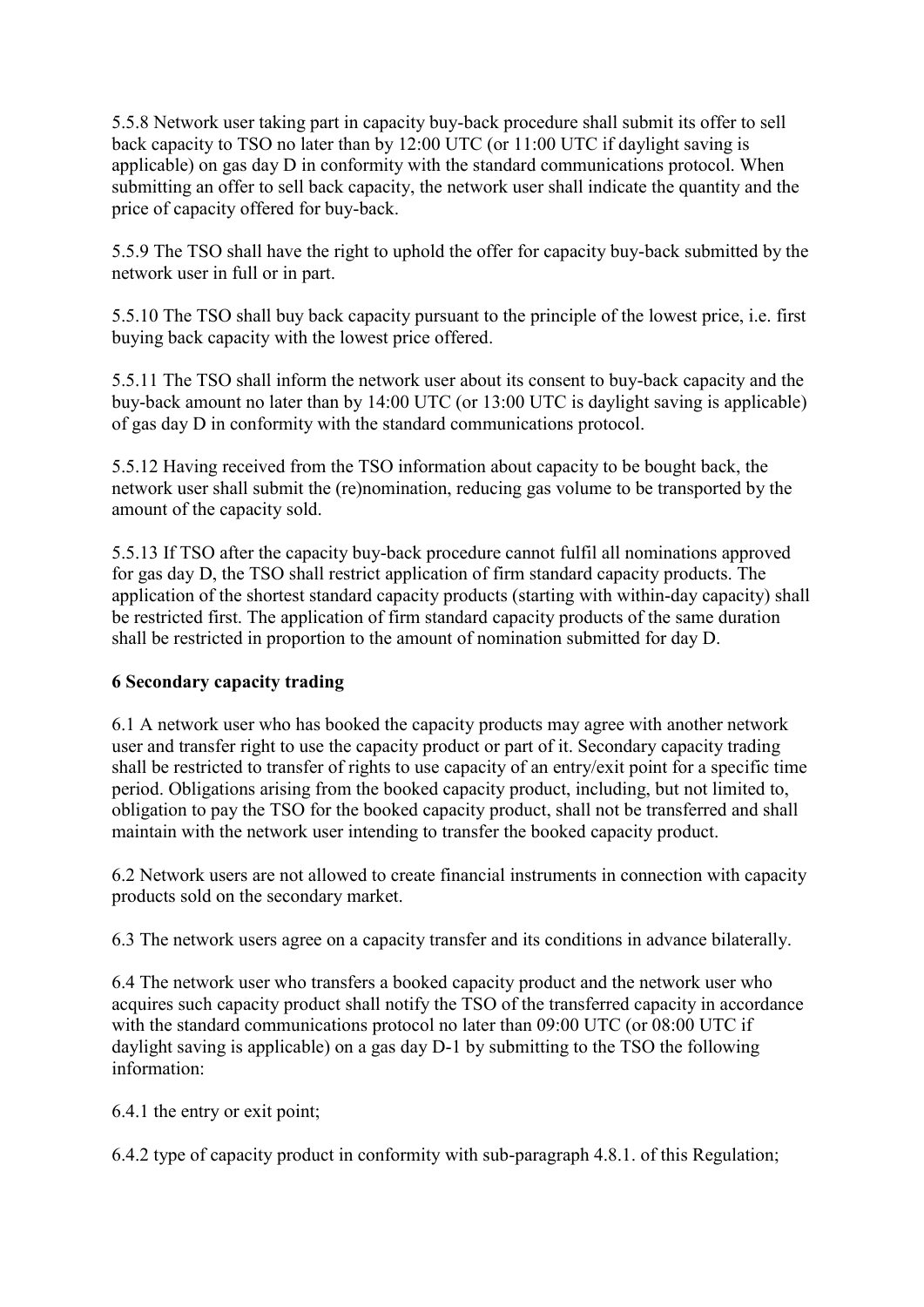6.4.3 the quantity of the transferred capacity product  $(kWh/d)$ ;

6.4.4 the start and end date of the period of use of the transferred capacity product;

6.4.5 the identification of both parties.

6.5 The TSO shall confirm a transfer of a booked capacity product within one hour after receiving the information from both transaction parties in conformity with the standard communications protocol.

6.6 With the TSO's confirmation of the transfer, the network user has acquired the right to use the transferred capacity product.

6.7 The TSO may refuse to confirm a transfer of a booked capacity product if:

6.7.1 information about the transfer of the capacity product is received only from one network user (one transaction party);

6.7.2 the information submitted by the network users does not match or is incomplete;

6.7.3 the quantity of the capacity product to be transferred by the network user exceeds the unused capacity of the network user transferring the capacity product.

6.8 Network user shall have the right to change the concluded and confirmed secondary capacity trade in the secondary capacity market by providing update of the transfer advice document to TSO in conformity with the standard communications protocol.

6.9 In order to cancel the TSO-confirmed transactions the network user shall inform the TSO no later than 10:00 UTC (or 09:00 if daylight saving is applicable) on gas day D-1.

6.10 The transaction shall be deemed changed only if both network users who have previously reported on the conclusion of the transaction have informed the TSO about the update of transfer of the capacity rights. If information about the transaction change is received only from one network user, the transaction shall be deemed not changed, and the TSO shall immediately inform the counterparties thereof in conformity with the standard communications protocol.

#### **7 Nomination and re-nomination**

7.1 Network user wishing to input or off-take a specific quantity of gas from the transmission system at entry or exit points shall submit nomination or re-nomination to the TSO in conformity with the standard communications protocol under the following conditions:

7.1.1 for entry and exit points referred to in sub-paragraph 4.1. of this Regulation nomination submitted by network user for gas volume wished to input into the system are not required to match nominations for gas volume to be off-taken from the system, and vice versa, as gas can be purchased and sold inside the common balancing zone at the virtual trading point;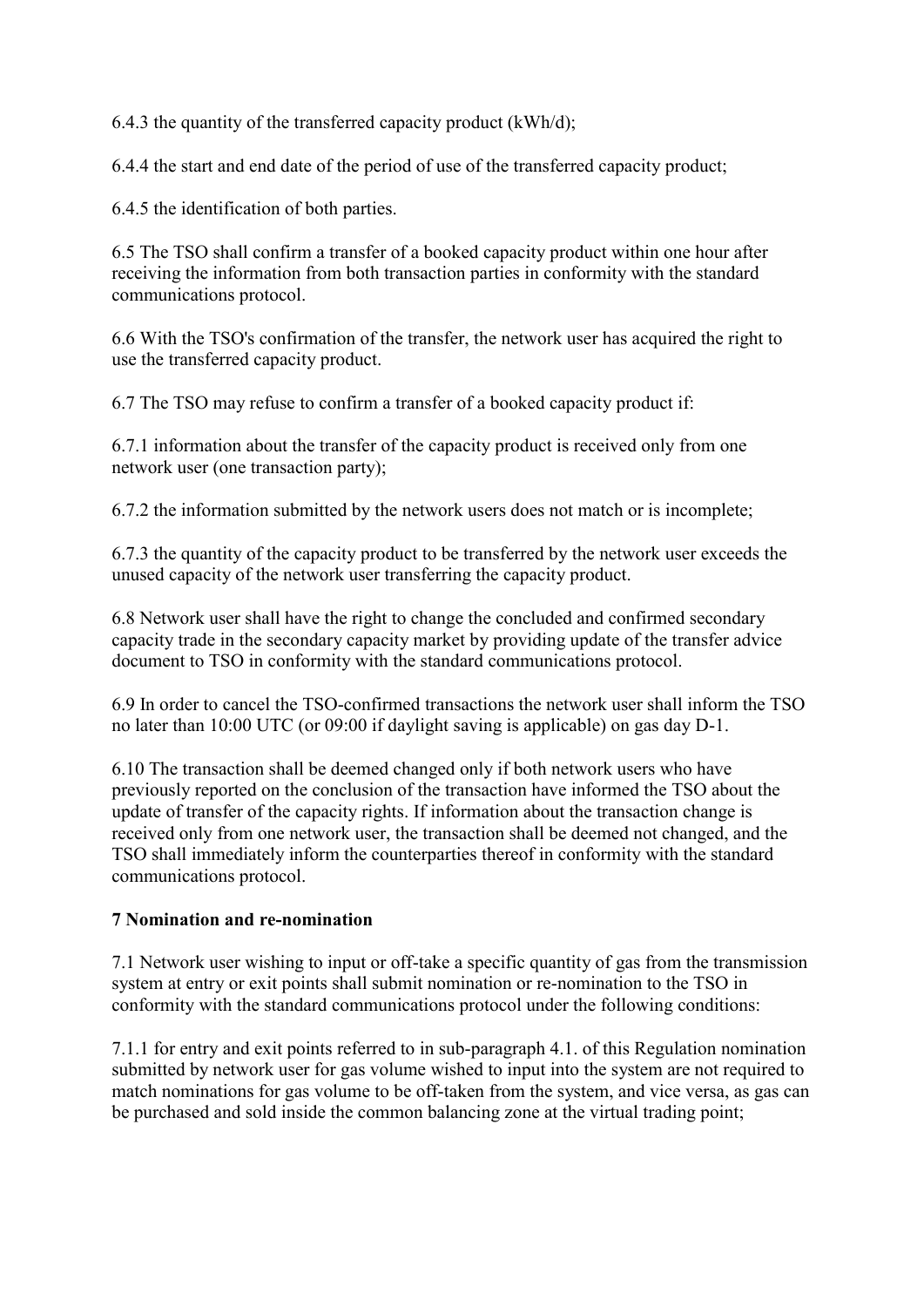7.1.2 for entry from Inčukalns underground gas storage and exit to Inčukalns underground gas storage, nomination and renominations must also be in conformity with prevailing legal acts governing access to Inčukalns underground gas storage;

7.1.3 for entry and exit points were capacity booking using FCFS principle is applied, in accordance with sub-paragraph 4.3., 4.4. and 4.5. of this Regulation:

7.1.3.1 if quantity in nomination is bigger than capacity product booked by network user for relevant gas day in all entry and exit points where capacity booking is applied, the TSO shall reject the nomination and immediately notify the network user in conformity with the standard communication protocol;

7.1.3.2 in the re-nomination timeframe in accordance with sub-paragraph 7.9. of this Regulation, the over-nomination quantity for gas day D shall be considered as interruptible capacity booking application for additional interruptible within-day capacity product;

7.1.3.3 if there is no available within-day capacity for relevant gas day, TSO shall reject renomination and, shall not grant additional capacity to network user. Network user shall be informed about possibility to book interruptible capacity if available;

7.1.4 For entry and exit points referred to in sub-paragraph 4.2 of this Regulation nomination is considered as application for implicit capacity allocation and capacity is allocated based on confirmed quantity.

7.2 Network user shall submit nominations or re-nominations to TSO in accordance with subparagraph 7.9 of this Regulation for entry/exit points listed under sub-paragraph 1.3.

7.3 A network user may correct the nomination by submitting to the TSO a re-nomination in accordance with sub-paragraph 7.9 of this Regulation.

7.4 If a network user does not submit a nomination for gas day D, the TSO shall assume that the network user's nomination equals zero.

7.5 If nominated quantity is larger than capacity product booked by network user for relevant gas day, the TSO shall reject nomination and notify network user thereof, with exemption on the points were implicit capacity allocation is applicable.

7.6 If re-nominated quantity is larger than capacity booked by network user for relevant gas day, re-nomination is considered as capacity booking request for interruptible capacity if it is available in the amount that the re-nomination exceeds the capacity already booked.

7.7 The last (re)nominated and confirmed gas quantity by TSO is taken into account in all the matching processes for that specific gas day.

7.8 Content of nomination and re-nomination

7.8.1 Submitting nomination or re-nomination to the TSO, the network user shall provide at least the following information in standard communication protocol:

7.8.1.1 EIC of entry/exit point;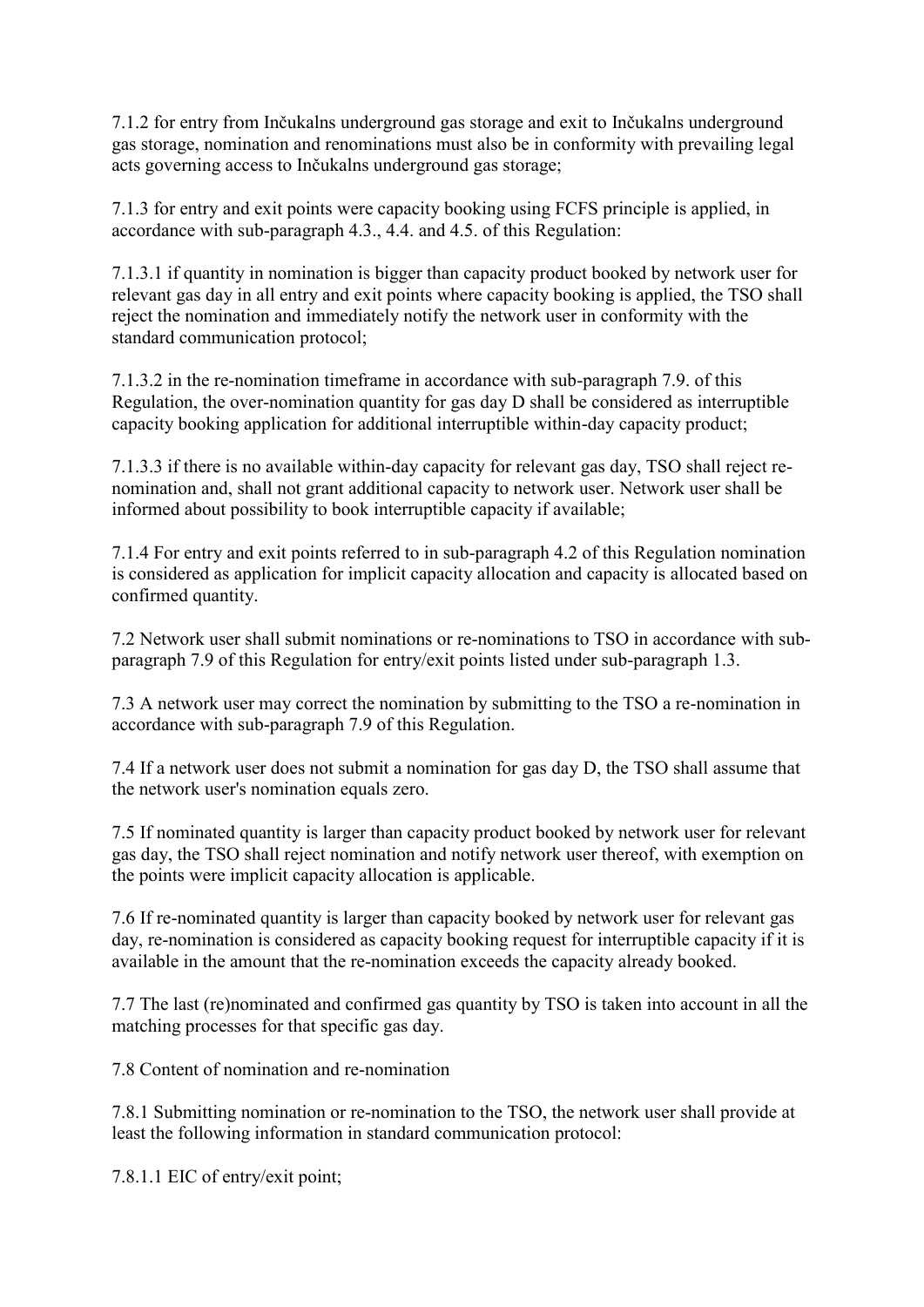7.8.1.2 direction of gas flow;

7.8.1.3 EIC of the network user;

7.8.1.4 EIC of the counterparty related to network user;

7.8.1.5 start and end time of the gas flow for which the nomination or re-nomination is submitted<sup>-</sup>

7.8.1.6 the gas quantity in kWh/h requested to be transported during each hour of the gas day;

7.8.1.7 gas day D for which the nomination is applicable.

7.9 Conditions for submission and confirmation of nomination and re-nomination

7.9.1 A network user may submit the nomination for gas day D no later than 13.00 UTC winter time and 12.00 UTC daylight saving time on gas day D-1.

7.9.2 A network user may submit a re-nomination at any re-nomination period which shall begin immediately after the end of the nomination confirmation deadline and shall end three hours before the end of gas day D. The re-nomination cycle shall start at the start of every hour within the re-nomination period.

7.9.3 During the re-nomination period network user can only update nominations for the hours that have not entered the matching process in accordance to the matching timeline laid down in sub-paragraph 7.12. of this Regulation.

7.9.4 If a network user has submitted nomination for gas day D within the deadline laid down in sub-paragraph 7.9.1. of this Regulation, the TSO shall notify the network user of the gas quantity confirmed for gas day D no later than 15:00 UTC winter time and 14:00 UTC daylight saving time on gas day D-1 in conformity the standard information exchange user guide, stating:

7.9.4.1 whether the nomination is confirmed;

7.9.4.2 whether the gas quantity indicated in the nomination has been reduced or rejected in accordance with sub-paragraph 7.10 of this Regulation;

7.9.4.3 whether the gas quantity indicated in the nomination is reduced due to the procedure of gas quantity matching at the request of the TSO or the adjacent TSO.

7.9.5 During the re-nomination period, a network user shall be entitled to adjust the confirmed quantity for gas day D that have not entered matching procedure pursuant to the following:

7.9.5.1 the network user may adjust the confirmed quantity of gas day D from 15.00 UTC winter time and 14.00 UTC daylight saving time on gas day D-1 and until 3.00 UTC winter time and 2.00 UTC daylight saving time on gas day D-1;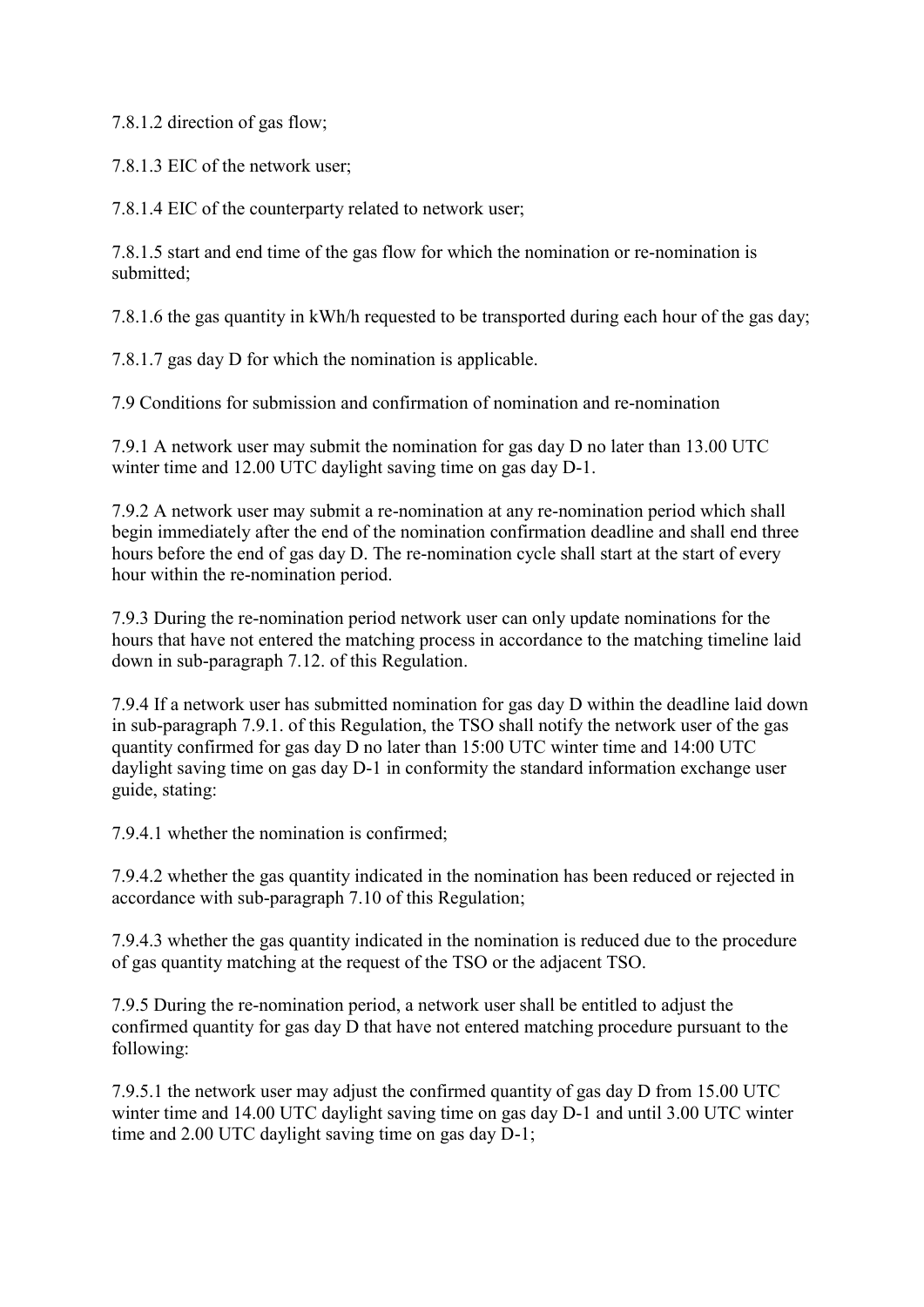7.9.5.2 the network user may adjust the confirmed quantity for the remaining hours that have not entered matching procedure for gas day from 3.00 UTC winter time and 2.00 UTC daylight saving time on gas day D-1 and until 2.00 UTC winter time and 1.00 UTC daylight saving time on gas day D.

7.9.5.3 When submitting a renomination, for the gasday, the network user can implement the change in daily gas quantity only by specifying separate gas quantity for each remaining hour of the gas day in question.

7.9.6 The last re-nomination received from the network user before the re-nomination cycle starts shall be taken as valid.

7.9.7 Having received a re-nomination, the TSO within two hours from the beginning of the following re-nomination cycle in conformity with the standard communications protocol shall notify the network user:

7.9.7.1 whether the submitted re-nomination has been confirmed;

7.9.7.2 whether the gas quantity has been reduced or rejected due to the matching procedure.

7.9.8 TSO shall assess only the last nomination and re-nomination timely submitted for the relevant period at specific entry or exit point.

7.9.9 When assessing whether nomination has been submitted on time, TSO shall take into account only time of receiving, and not time of sending the nomination.

7.9.10 TSO shall reserve the right to stop re-nomination submission cycle or extend it. TSO shall inform related network users of any such situation in conformity with the standard communications protocol.

7.10 Reduction and rejection of nomination and re-nomination

7.10.1 TSO can reduce nominated or re-nominated gas volume due to technical accident in transmission system, gas quality noncompliance and other reasons laid down in section 11 of this Regulation, proportionally to confirmed quantity.

7.10.2 The TSO shall be entitled to reject a nomination or re-nomination, notifying the network user at receiving the nominations in conformity with the standard communications protocol if any of the following conditions apply:

7.10.2.1 the content of the nomination or re-nomination does not comply with the requirements laid down in sub-paragraph 7.8.1. of this Regulation;

7.10.2.2 the nomination or re-nomination was submitted by a person who is not entitled to do so under the transmission service agreement.

7.10.3 The TSO shall be entitled to reject or reduce the nomination or re-nomination, notifying the network user at the matching conformation in conformity with the standard communications protocol if any of the following conditions apply: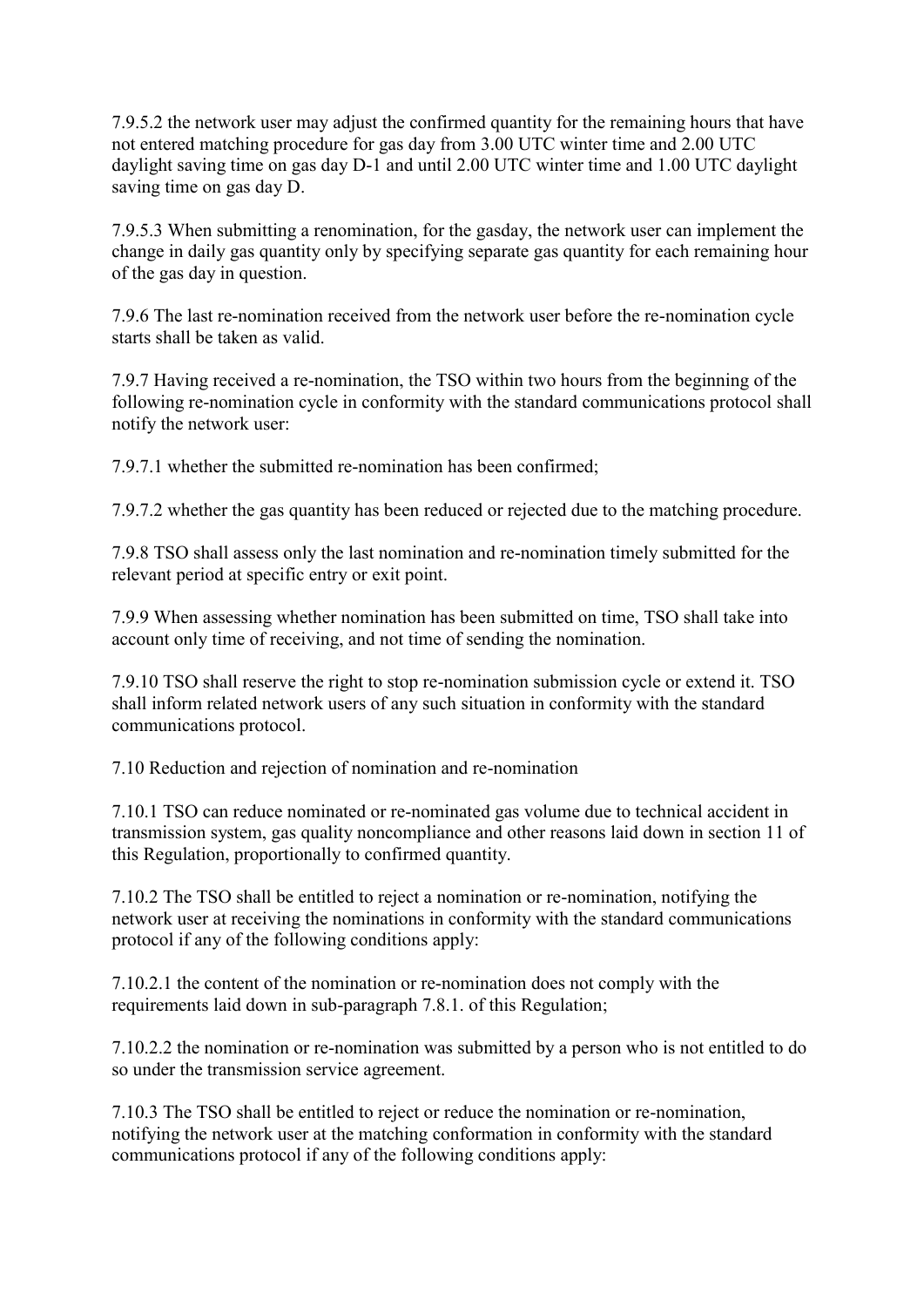7.10.3.1 the nomination or re-nomination exceeds the quantity of capacity products allocated to the network user and additional capacity cannot be allocated via re-nomination taking into account the ramping flow change limitations (meaning that the hourly flat capacity is not sufficient to technically allow the gas flow change);

7.10.3.2 the TSO does not receive information necessary for gas volume reconciliation from the adjacent system operator;

7.10.3.3 in the case of accepting the re-nomination would change the confirmed nominations or renominations on the hours of the gas day already passed.;

7.10.3.4 nomination has been not provided following conditions laid down in this Regulation;

7.10.3.5 in case of an exceptional event or emergency situation where the evident danger occurs to the system security and stability.

7.11 If the TSO reject a nomination, the TSO shall use the last confirmed network user's nomination or re-nomination, if any.

7.12 Nomination Matching

7.12.1 TSO shall carry out regular matching procedure and shall verify with the adjacent TSO whether gas volume planned for entry or exit at specific point of the system as indicated in submitted network user nomination comply with gas volume planned for entry or exit as related to network user's nomination.

7.12.2 If provided gas volume indicated in nominations does not match, the adjacent TSOs shall apply matching principles agreed in the cooperation arrangements of relevant interconnection point.

7.12.3 Matching rule for the Inčukalns underground gas storage facility shall be lesser rule.

7.12.4 After the matching of the quantity of gas flow with the adjacent TSO storage system operator or the application of the lesser rule, the nomination shall be deemed to be confirmed and the TSO shall send to the network user the notification laid down in sub-paragraph 7.9.4 Upon confirmation of the nomination, the TSO shall inform the adjacent transmission system operator or the storage system operator.

### **8 Allocation**

8.1 General provisions

8.1.1 The TSO shall allocate gas quantity for a network user for each gas day D at each entry or exit point.

8.1.2 A network user's allocation shall be equal to the last confirmed quantity for that gas day D after matching the gas quantity with the adjacent TSO at physical interconnection point.

8.1.3 A network user's allocation at entry or exit point with underground gas storage facility is determined as follows: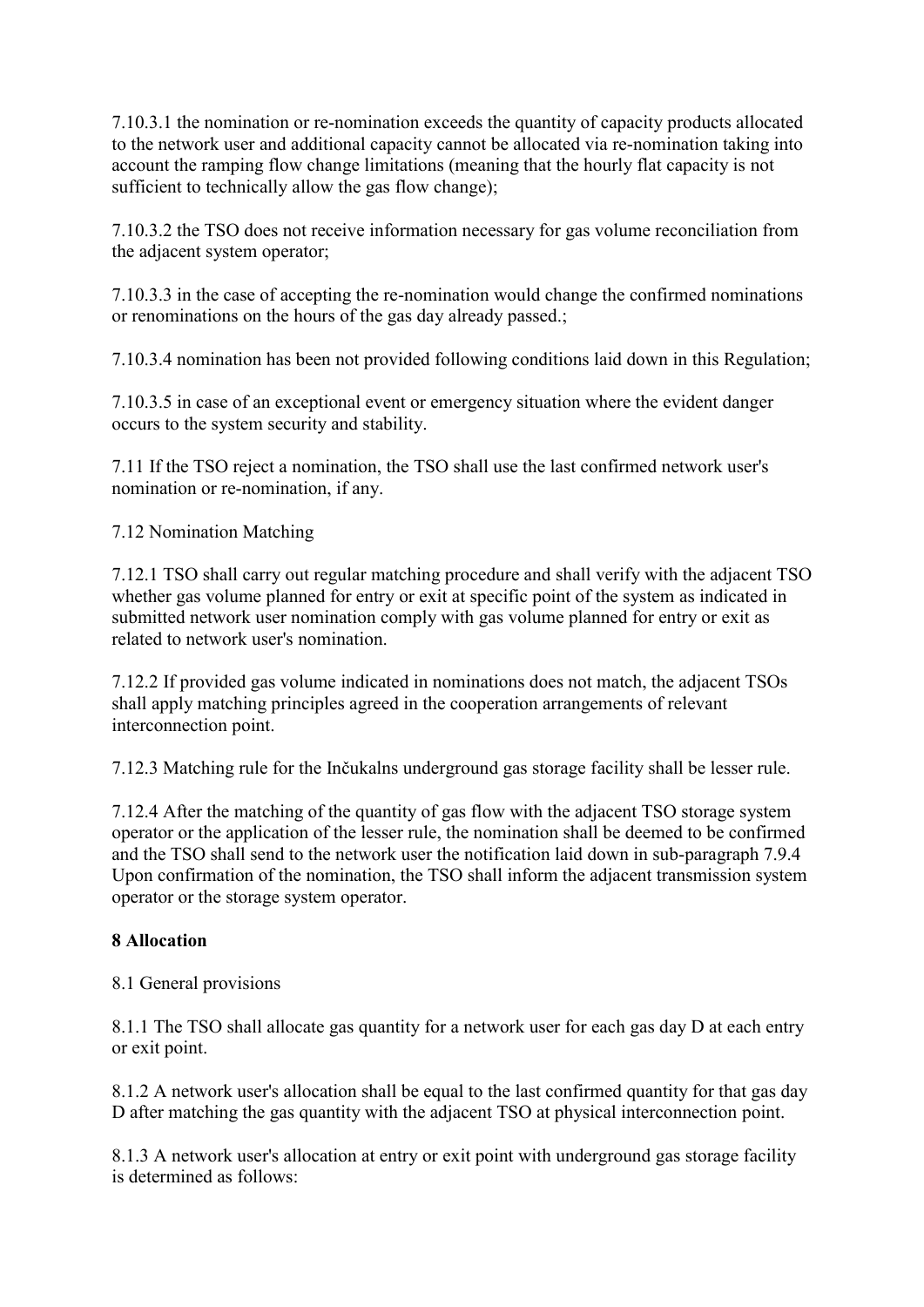8.1.3.1 preliminary allocation shall be equal to last confirmed quantity of gas indicated in nomination or re-nomination for the gas day D after matching the gas quantity with the storage system operator;

8.1.3.2 final allocation shall be available after update from storage system operator no later than 8th calendar day after end of the month.

8.1.4 Allocation to network user at entry points from third countries or exit points to third countries shall be determined based on the following criteria:

8.1.4.1 allocation to network user with fixed delivery agreement shall be equal to the last confirmed quantity of gas indicated in nomination or re-nomination;

8.1.4.2 if there is an agreement establishing operational balancing account between adjacent operator or network user(s) and TSO, allocation to network user shall be equal to last confirmed quantity. The difference between the nominated flow and measured quantity shall be allocated to operational balancing account;

8.1.4.3 if there is no agreement establishing operational balancing account TSO shall allocate the difference between the nominated flow and the measured quantity pro-rata to nominated gas quantity of all network users proportionally unless proven by terms of delivery agreement to have fixed agreement for the relevant period. Allocated gas quantity shall not exceed flexibility limits specified in network user's flexible delivery agreement;

8.1.4.4 Final allocation shall be completed no later than eight calendar days after the end of the reporting period (month).

8.1.5 Allocation to network user at domestic exit points shall be determined as follows:

8.1.5.1 regarding non-daily metered off-takes:

8.1.5.1.1. to determine the daily gas volume delivered, daily gas consumption data provided by forecasting party shall be used;

8.1.5.1.2. no later than 8th calendar day after reporting period, the gas quantity shall be adjusted based on the actual quantity accounted during the reporting period, where the distribution system operator provides such data.

8.1.5.2 regarding daily metered off-takes:

8.1.5.2.1. at exit point where consumer is directly connected to transmission system the allocation shall be determined based on the measured quantity;

8.1.5.2.2. at exit point where gas is delivered to distribution system, allocation to network user shall be equal to measured quantity. Measured quantity shall be determined by TSO based on information received from distribution system operator. TSO shall provide information to network user about allocated quantity on gas day D+1;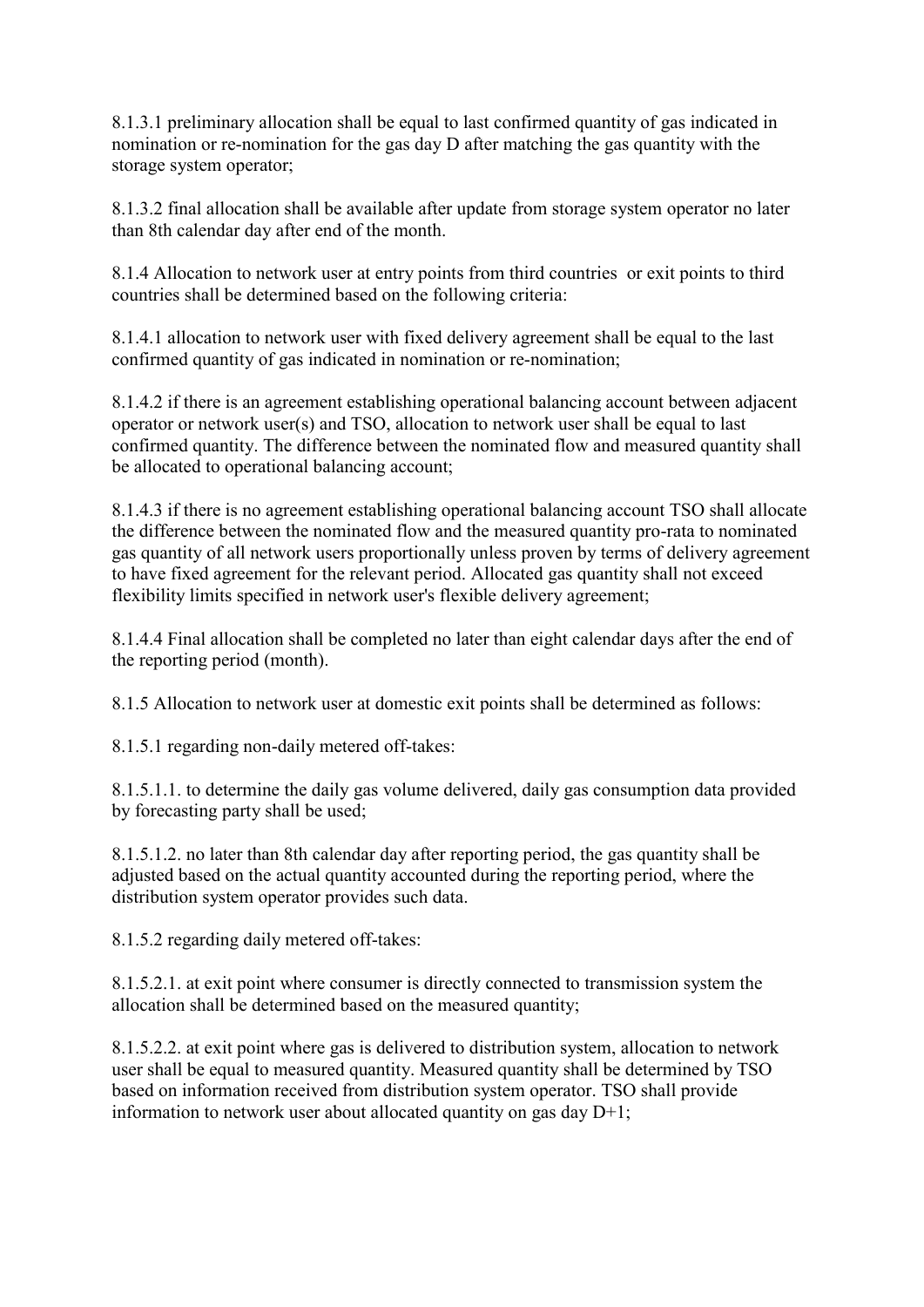8.1.5.2.3. at biomethane entry points the allocation shall be determined based on the measured quantity. At one biomethane entry point it shall be allowed injection of only one network user.

8.2 Exchange of information about allocated gas volume

8.2.1 TSO shall provide the network user with daily and monthly data about gas volume allocated to it.

8.2.2 The TSO shall in conformity with the standard communications protocol notify the network user of the allocation on gas day D at the specific entry and exit point no later than 13.00 UTC winter time and 12.00 UTC daylight saving on gas day D+1.

8.2.3 The TSO shall in conformity with the standard communications protocol notify the network user of the final monthly allocation not later than 07:00 UTC daylight saving and 08:00 UTC winter time on 6th calendar day after the reporting period, at each exit and entry point which will be used for payment (information submitted on daily and monthly gas volume value and gross calorific value).

### **9 Reconciliation**

9.1 Gas metering data may be re-adjusted during the year in accordance with the data provided by the distribution system operator or by the TSO's adjusted data. Updated data from the distribution system operator shall be provided together with the data for the previous reporting period.

9.2 The difference between the preliminary metered quantity and the re-adjusted metered quantity of gas for the particular entry or exit point will determine the reconciliation quantity for that month.

9.3 Reconciliated gas quantity is taken into account in following invoicing procedures laid down in section 12 of this Regulation.

### **10 Operations and gas entry provisions**

10.1 Gas quality

10.1.1 Components and quality parameters of the gas at the entry points of the particular common balancing zone country shall correspond to the requirements set out in the applicable national legislation.

10.1.2 The measurement of gas quality shall be performed at:

10.1.2.1 Kiemenai interconnection point;

10.1.2.2 Balticconnector interconnection point;

10.1.2.3 entry points with third countries laid down in sub-paragraph 1.5.1. of this Regulation;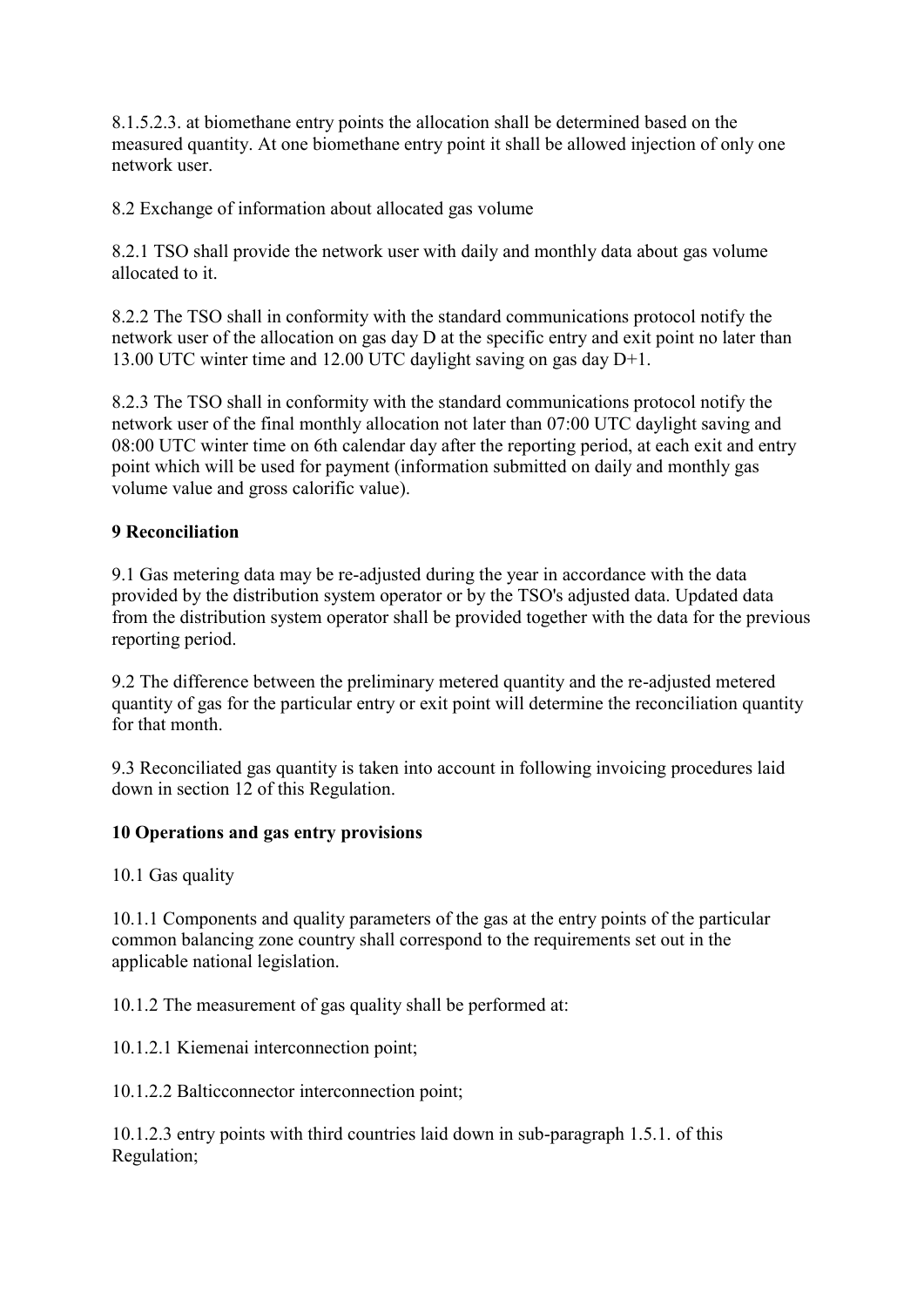10.1.2.4 entry and exit point with Inčukalns underground gas storage facility;

10.1.2.5 entry point with LNG facility;

10.1.2.6 entry from Latvian and Estonian production.

10.1.3 If gas delivered to the entry point does not correspond the gas quality requirements, TSO shall have the right to refuse to accept and transmit the gas.

10.1.4 If gas delivered to the exit point does not meet gas quality requirements, the network user shall have the right to refuse to accept such gas by providing the information about the measurement deviation from required parameters as set out in national legislation.

10.2 Accounting of gas quantity

10.2.1 The TSO, in cooperation with the adjacent system operators, shall ensure the accounting of the transmitted gas at the entry and exit points and the gas metering locations, recording the quantity, pressure and temperature of the transmitted gas on regular basis with frequency requested by respective legislation.

10.2.2 The TSO shall use of energy units (kWh) in the gas accounts and reports.

#### 10.3 Maintenance

10.3.1 The TSO shall publish on its website the schedule of works to be performed at the transmission system with indication of transmission system construction, reconstruction, and maintenance works planned for the current year, which may affect the rights of the network users provided in this Regulation .

10.3.2 The TSO shall no later than 42 calendar days before the start of works publish on its website information on planned gas network maintenance, repair, connection or disconnection works at transmission system of common balancing zone, indicating works during which gas transmission shall be terminated or restricted, and inform the system users in accordance with the procedures laid down in the transmission service agreement.

10.3.3 In case of suspension or restriction of transmission services, TSO shall immediately inform the network users in accordance with the procedures laid down in the transmission service agreement since when and for what period of time the gas transmission shall be restricted.

10.3.4 TSO shall inform the network users in accordance with the procedures laid down in the transmission service agreement about the unplanned termination of interruptible transmission services and the probable time of renewal of such services immediately after the determination of the need of such termination.

### **11 Suspension or restriction of the transmission system service**

11.1 The TSO may have the right to take actions that might lead to suspension or restriction of the capacity in the event of emergency incidents not falling under the scope of Force Majeure events. In the event of such emergency incident, the TSO shall make reasonable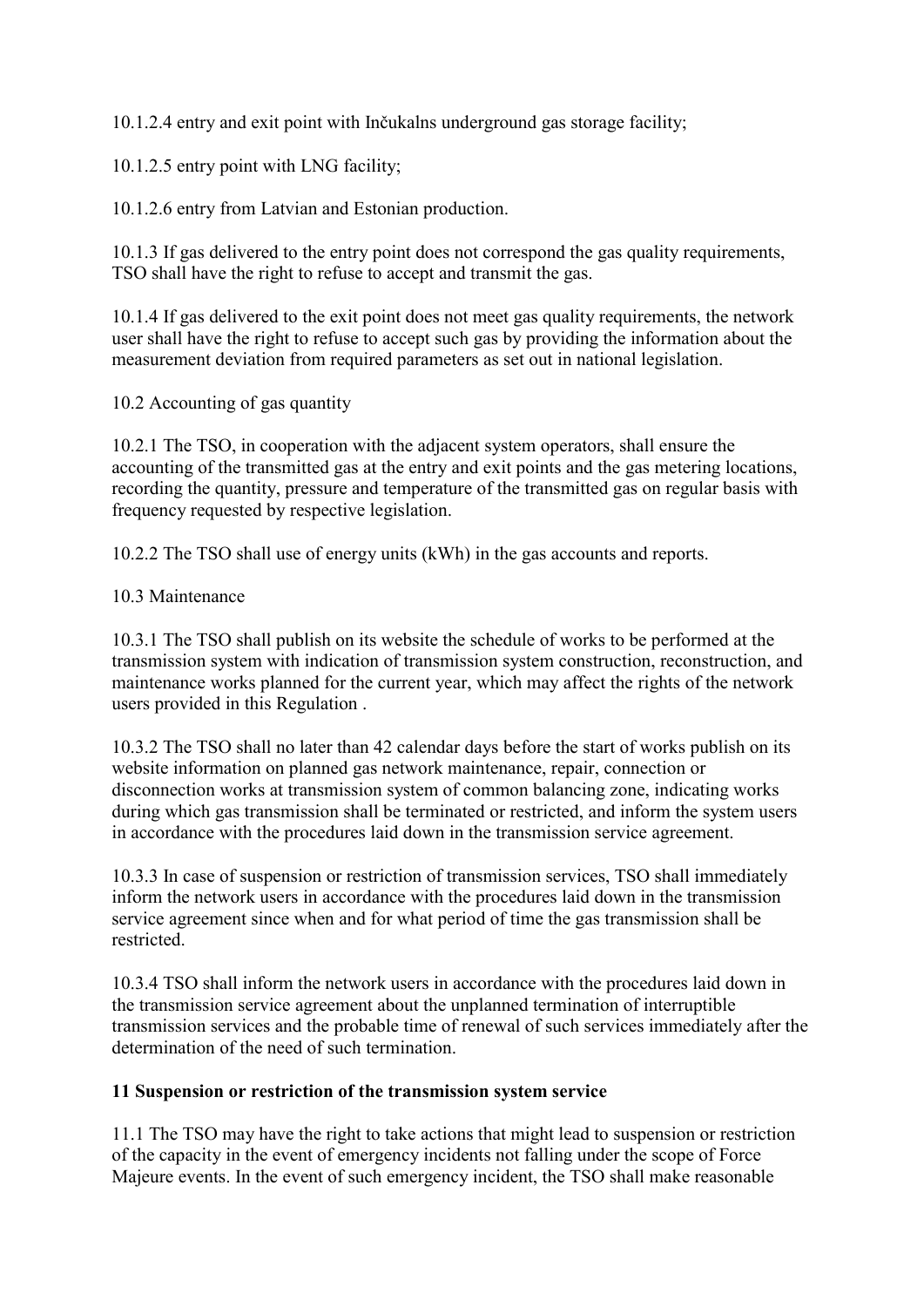efforts and take actions to ensure that continuity of the service is established without an undue delay with the aim to minimize the impact on network users.

11.1.1 The TSO may suspend or restrict the input of gas in the transmission network, its transmission and off-take from the transmission network without prior warning in the following cases:

11.1.1.1 the network user's gas supply network directly connected to the transmission network presents a risk to human life, health or property;

11.1.1.2 the pressure of the gas input flow does not meet the requirements set out in the cooperation agreement between gas network operators or the connection agreement between TSO and party connected to the transmission network;

11.1.1.3 an accident has occurred in the transmission network or there is an emergency situation as it is specified in the national law or Regulation (EU)  $\frac{2017}{1938}$  of the European Parliament and of the Council of 25 October 2017 concerning measures to safeguard the security of gas supply and repealing Regulation (EU) No [994/2010.](http://eur-lex.europa.eu/eli/reg/2010/994/oj/?locale=LV)

11.1.1.4 an energy crisis in the country has been announced as it is specified in the national law;

11.1.1.5 there are damages in the transmission system, the distribution system, underground gas storage facility which may cause transmission system accidents;

11.1.1.6 the transmission system, gas distribution system, underground gas storage facility has deviated from normal operation or has been damaged and the adjacent TSO, distribution system operator, storage system operator has requested to immediately stop the transmission of gas to or from such network;

11.1.1.7 the input of the gas at the entry points laid down in paragraph 1.3 of this Regulation is suspended or restricted for reasons beyond the TSO's control;

11.1.1.8 the functioning and safety of the transmission network is at risk due to imbalance caused by the network user;

11.1.1.9 it is necessary to perform emergency maintenance works to resolve an emergency situation in the transmission network or in the underground gas storage facility;

11.1.1.10 the quality indicators of the gas input into the transmission network do not comply with the gas quality requirements;

11.1.1.11 when the network user fails to pay for gas transmission service on time and under terms determined in this Regulation.

11.1.2 If the transmission of gas is suspended or restricted the TSO no later than 24 hours after suspension or restriction of the natural gas transmission service shall publish information thereof on its website and inform the system users in accordance with the procedures laid down in this Regulation.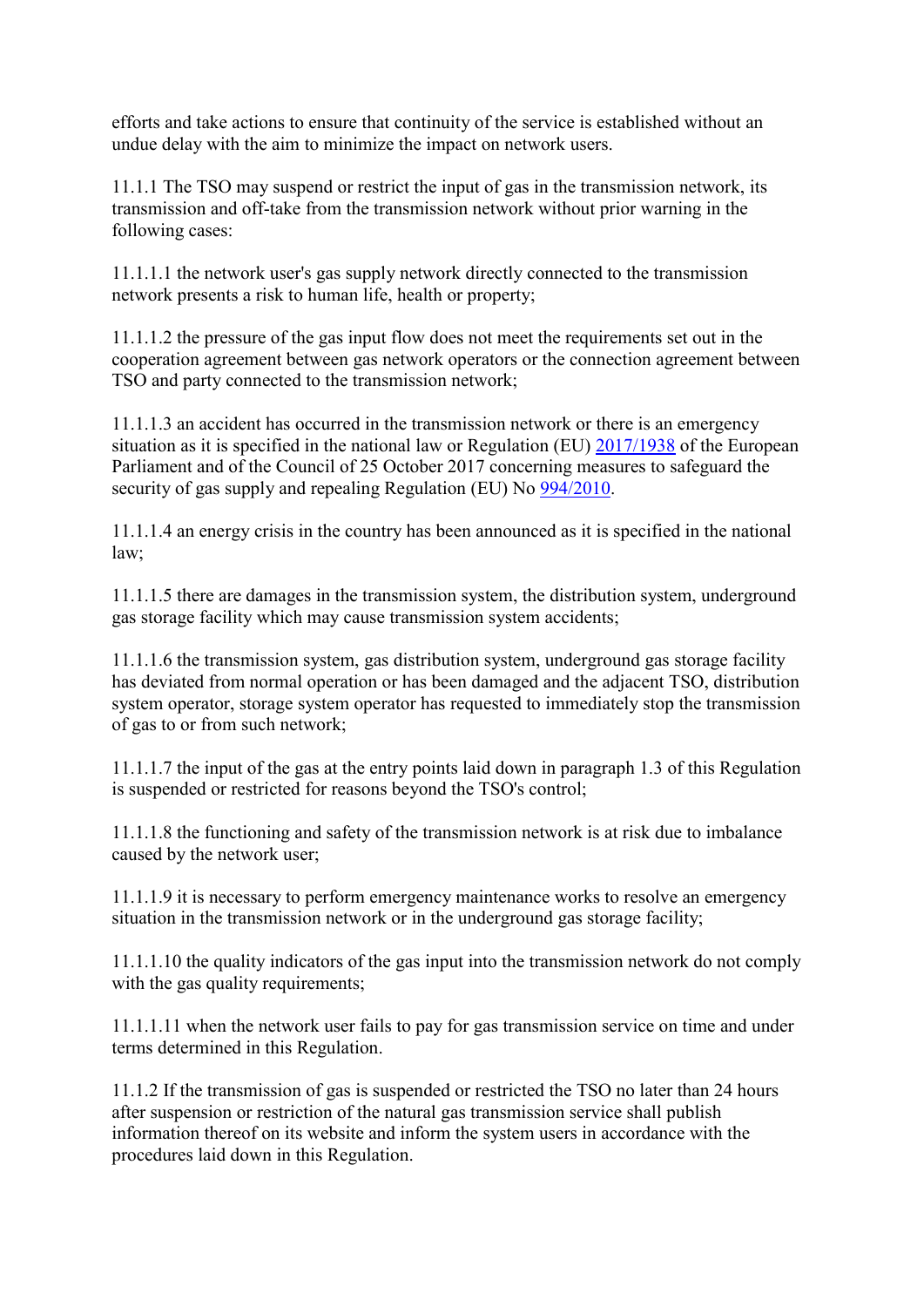11.1.3 The TSO may suspend or restrict the input of gas in the transmission network, its transmission and off-take from the transmission network by notifying the network user at least five calendar days in advance in the following cases:

11.1.3.1 the network user through its act or omission causes threat to the operation and safety of the transmission network or has a negative impact on the quality of gas;

11.1.3.2 it is necessary to perform gas network maintenance or connection works;

11.1.3.3 in other cases provided by the national legislation of each TSO.

## **12 Invoicing and settlement**

12.1 The network users shall settle for the transmission system services (the booking of transmission system capacity at the entry and exit point) in accordance with the deadlines and procedures laid down in this Regulation and pursuant to the applicable tariffs set pursuant to the procedure stipulated in the national law of the TSO.

12.2 The TSO has the right, in accordance with procedure and on conditions set forth by the TSO's national law, to unilaterally apply the tariffs of the transmission service.

12.3 Subject to the tariff setting procedure under the national law of each TSO, network users are invoiced for capacity products based on the tariffs applicable at the time and when the transmission system services by the TSO are provided, insofar the decision on tariff setting under the national law does not explicitly provide otherwise.

12.4 This Regulation shall not apply to the fee for the provision of transmission services for exit to Estonian domestic consumption. For the exit to Estonian domestic consumption "Standardized terms of domestic gas transmission service at Elering AS" apply.

12.5 According to data submitted by the distribution system operator, metering data at the delivery locations directly connected to the transmission system and/or according to an act of the transmitted gas, TSO shall prepare a report on quantity of the transmitted gas for each reporting period and shall submit it to the network user together with an invoice according to the procedure indicated in sub-paragraph 8.2.

12.6 The TSO shall submit to the network user an invoice for transmission services provided during the reporting period until the 12th calendar day following the reporting period. The TSO shall indicate in the invoice allocated capacity products and amount of the network user for the reporting period in kWh.

12.7 The TSO shall send the invoice to the network user's e-mail address specified in the transmission service agreement. The invoice shall be valid without signature and it shall be replaced with authorization or signed with a secure electronic signature. The date of receipt of the invoice shall be the day of its dispatch.

12.8 All payments shall be made in euros to the TSO's account specified in the transmission service agreement.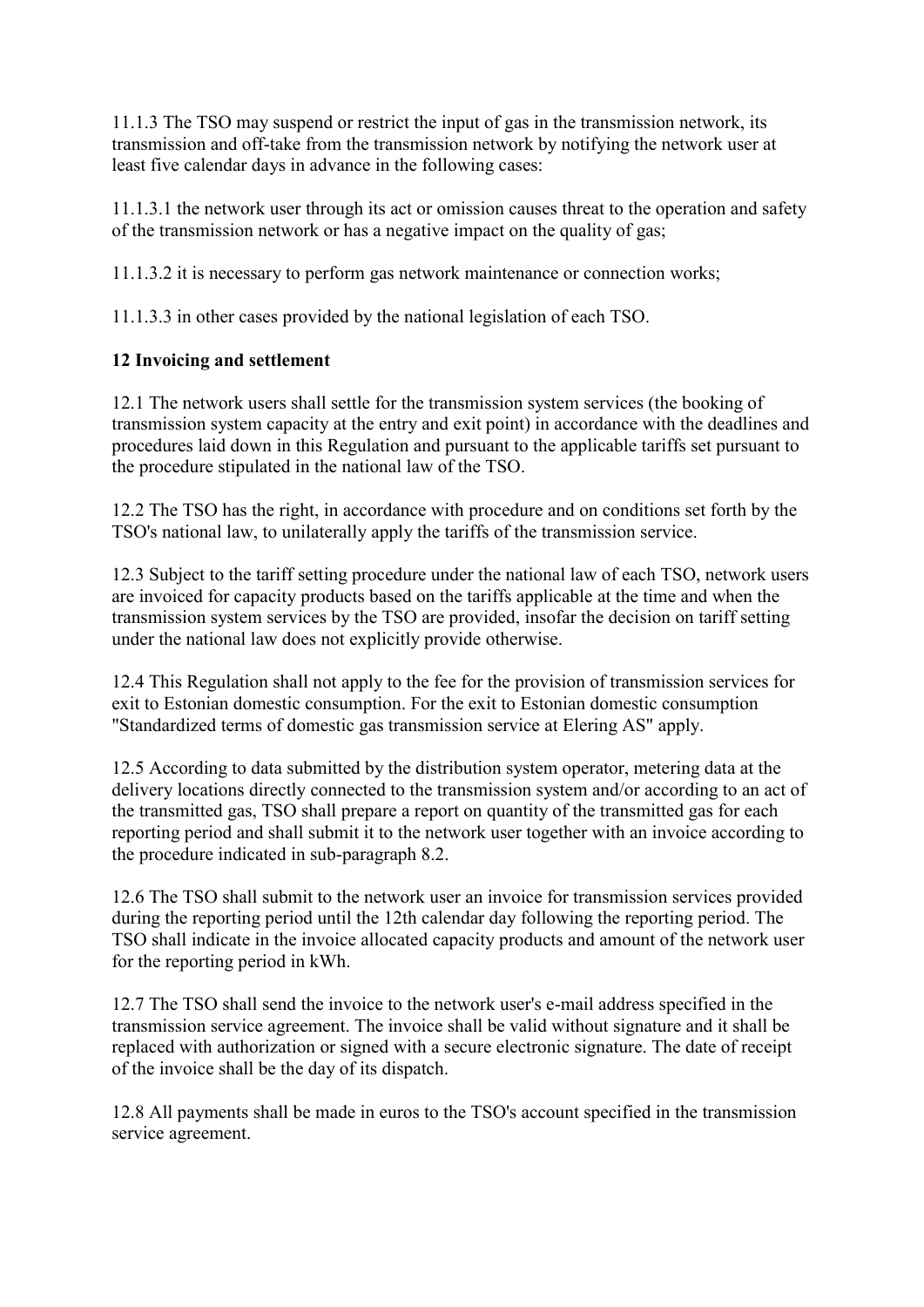12.9 The network user shall pay for the transmission system service in a calendar month within 10 calendar days from the issue date of the invoice. If the due date falls on a Saturday, Sunday or national holiday of the country where the TSO has its registered office, the final date of the deadline of invoice payment shall be the following business day.

12.10 All payments are deemed to have been made on the date when the corresponding amounts have been credited to the bank account of the party that has issued the invoice. Irrespective of what is indicated in the payment order, any payments received shall be deemed to cover payments obligations in the following order: (1) interest on late payment, (2) outstanding payments for previous reporting periods, (3) current payments.

12.11 If the network user fails to pay for the transmission system service provided in the reporting period within the deadline specified in sub-paragraph 12.9., the TSO shall calculate interest of late payment at a rate of 0.05% of the amount not timely paid for each day of delay. Interest of late payment shall be calculated once per month and identified along with other information in the invoice for the transmission system services provided in the previous month.

12.12 The principles on the maximum amount of contractual penalties and default interest in the country where the TSO has its registered office shall apply.

### **13 Creditworthiness, credit management and collaterals**

13.1 Upon conclusion of the transmission service agreement with the Estonian TSO the network user shall present appropriate collateral for the fulfilment of the network user's obligations under the transmission service agreement in accordance with the Annex 1 to this Regulation.

13.2 In case the transmission service agreement is concluded with the Latvian TSO the network user shall provide a collateral (in the form of a financial service provider's guarantee or a security deposit) for the fulfilment of the network user's obligations under the transmission service agreement in accordance with the criteria and regulations provided in Annex 2 of this Regulation.

### **14 Dispute settlement and applicable law**

14.1 All disputes and disagreements (hereinafter in this section - Dispute) arising in relation to the implementation of the transmission service agreement and (or) this Regulation and application of provisions shall be settled by means of mutual negotiations in accordance with this Regulation and the applicable legal acts. In the event of a Dispute, the party invoking it shall submit to the other party a written notice containing a description of the Dispute, the suggested solution, and the persons authorized to hold negotiations related to the Dispute on behalf of the party.

14.2 In case a TSO and a network user are unable to resolve Dispute through negotiations within 30 business days from its emergency (unless the authorized representatives of the parties have agreed upon a different deadline) in accordance with the procedure and cases described under the national law of the TSO the Dispute shall be referred to the relevant national regulatory authority for the out-of-court examination of the Dispute or directly to the court of the country where the TSO has its registered office.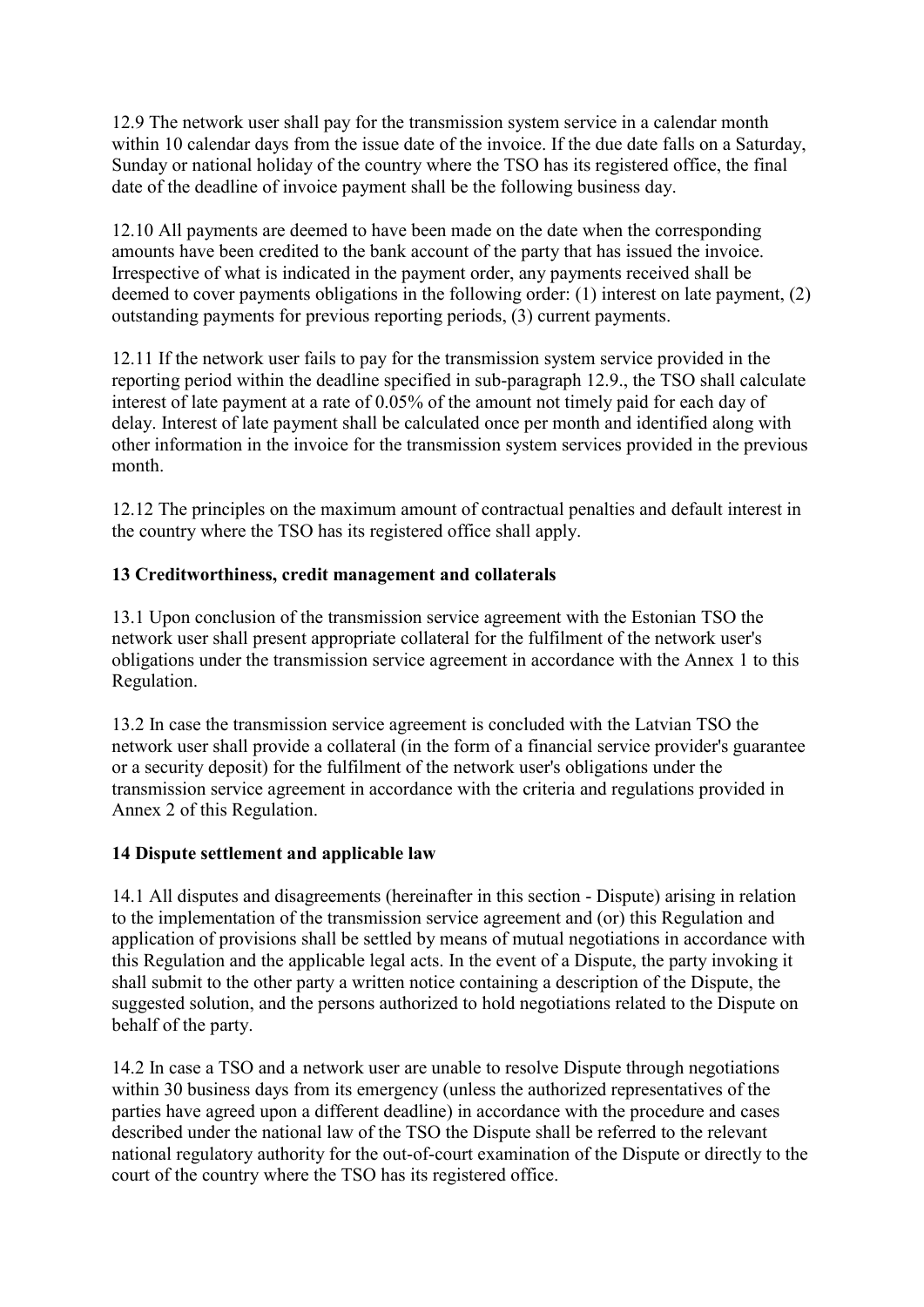14.3 The transmission service agreement and this Regulation shall be governed by and construed and interpreted in accordance with national law of the place where the TSO has its registered office.

### **15 Amendment and termination of the transmission service agreement**

15.1 The transmission service agreement may be amended upon the written consent between the TSO and the network user, insofar amendments to the transmission service agreement do not contradict this Regulation.

15.2 This Regulation may be amended, as applicable, after consultation of the public and coordinated approval by and between the national regulatory authorities of the common balancing zone, and such amendment shall automatically apply to the transmission service agreement as of the moment such amendment has become effective.

15.3 The TSO shall furthermore have the unilateral right to amend the transmission service agreement in situations stipulated by law, with immediate effect where necessary to comply with applicable laws or regulations and/or legally binding orders made by national or international courts or authorities, including but not limited to administrative rulings and related notifications issued by the national regulatory authorities or to comply with generally approved technical standards, provided that the amended form of the transmission service agreement does not violate any applicable legal acts in force. TSO shall notify network user of any amendments to the transmission service agreement in writing without undue delay before the amendments become effective.

15.4 The transmission service agreement may be terminated by common written agreement between the parties.

15.5 The transmission service agreement may be terminated unilaterally if the party gives a 30 calendar days prior notice to the other party on the termination of the transmission service agreement in the event that the latter party fails to comply with or improperly executes the transmission service agreement provided that the party wishing to terminate it has demanded in writing that the material breach be remedied and the other party has not remedied the material breach within 10 business days of receiving such demand. The transmission service agreement shall be deemed as terminated on the date indicated in the notice.

15.6 Material breach of the transmission service agreement shall cover the following circumstances:

15.7 where a network user fails to make a timely settlement for the transmission services received;

15.8 where a network user, in spite of the existence of grounds as provided for by this Regulation, fails to submit to the TSO insufficient documentation for a credit approval and/or security for the fulfilment of obligations in accordance with this Regulation.

15.9 The party is entitled to terminate the transmission service agreement without notice if the other party is declared bankrupt or becomes insolvent, suspends its payments or is subject to compulsory or voluntary liquidation.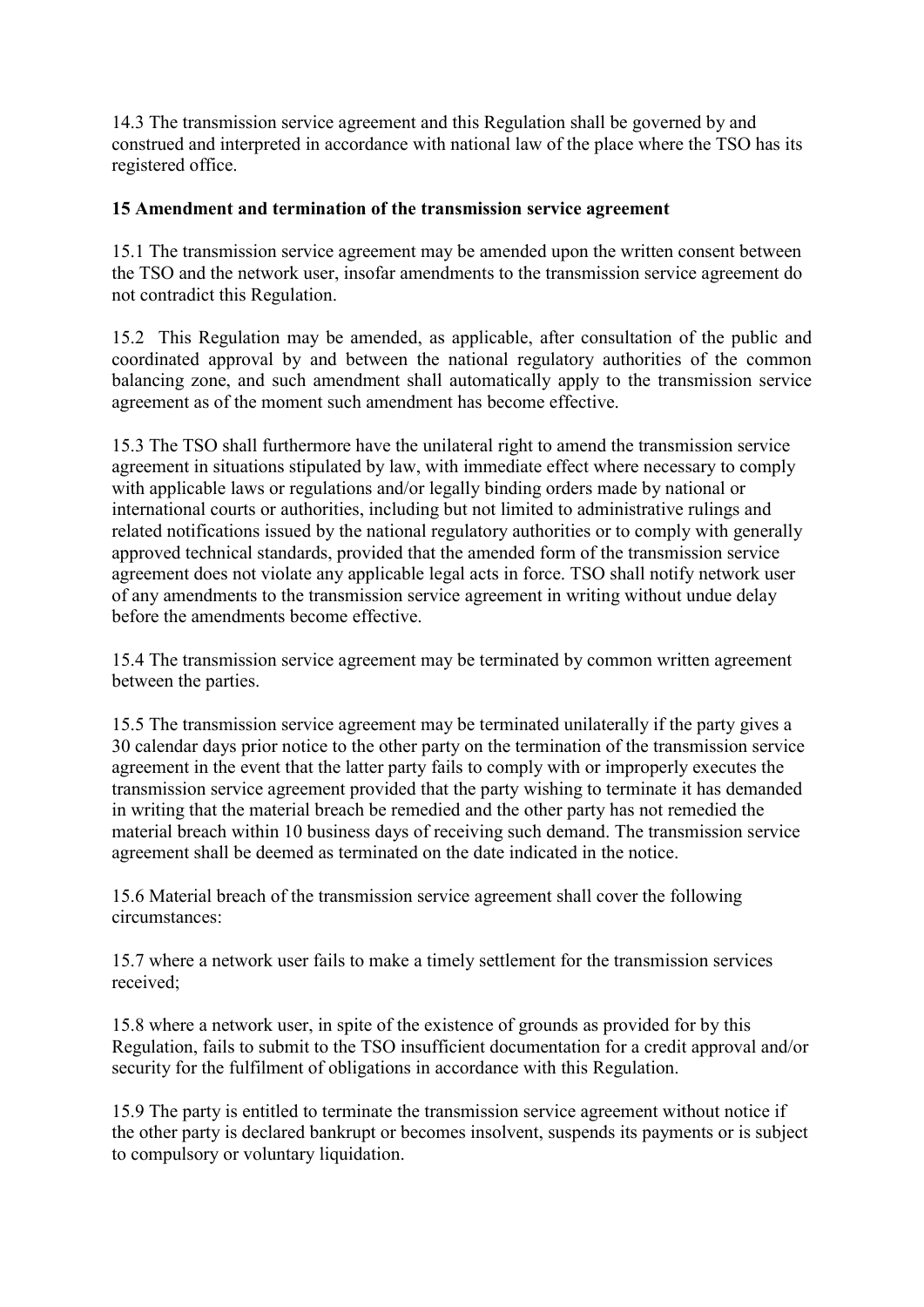15.10 About terminated transmission service agreement TSO shall immediately inform trading platform operator and the distribution system operator, to which distribution systems in accordance with that transmission service agreement gas was transported.

15.11 Termination of the transmission service agreement shall not relieve the parties from the performance of all obligations emerged during the validity period of the transmission service agreement.

### **16 Liability**

16.1 The rights and obligations of the parties are laid down in this Regulation and the prevailing legal acts.

16.2 The network user and TSO are liable for appropriate performance of the requirements established for them in this Regulation and obligations undertaken within the scope of the transmission service agreement. Liability of the network user and the TSO may be limited or inapplicable only on the grounds established in the legal acts of the country where the TSO has its registered office. Either party shall compensate losses incurred by the other party if the guilty party improperly performs or does not perform the transmission service agreement.

16.3 The TSO shall be only liable for fulfilment of obligations provided for in the legal acts, Regulation and transmission service agreement, in accordance with the procedure specified in the legal acts, Regulation and transmission service agreement.

16.4 The party failing to perform in accordance with the transmission service agreement and (or) this Regulation shall be liable to compensation only for direct loss and/or loss of direct nature caused to the other party, provided there is a causal link between the fault(s) and amounts in dispute.

16.5 A party shall not be held liable for losses caused by the other party to any third parties. Neither party is liable for actions or inaction of third parties.

16.6 The network users compensate other network users, third parties, or properties for damages done through their action or inaction. Damages may not exceed the actual loss and are available only for loss, which is proven by the aggrieved party, or where the amount of damages cannot be established with a sufficient degree of certainty, assessed by the court or tribunal. Nothing in this Regulation shall limit or exclude the TSO's and/ or network user's liability caused by the performance of its obligations under gross negligence, fraud or wilful default.

16.7 The TSO shall not be liable for any damage caused by malfunctioning of the online platform used for performing auctions and its improper use, in particular if caused by users not authorized by the system user and/or incorrect data input during the auctions. The network user shall indemnify and hold harmless the TSO against any potential damages incurred by the TSO and/or by third parties resulting from these circumstances.

16.8 The network user shall be liable for the caused damage and suffered by the TSO or third parties through gas which does not comply with specifications and shall fully indemnify and hold harmless the TSO in such cases.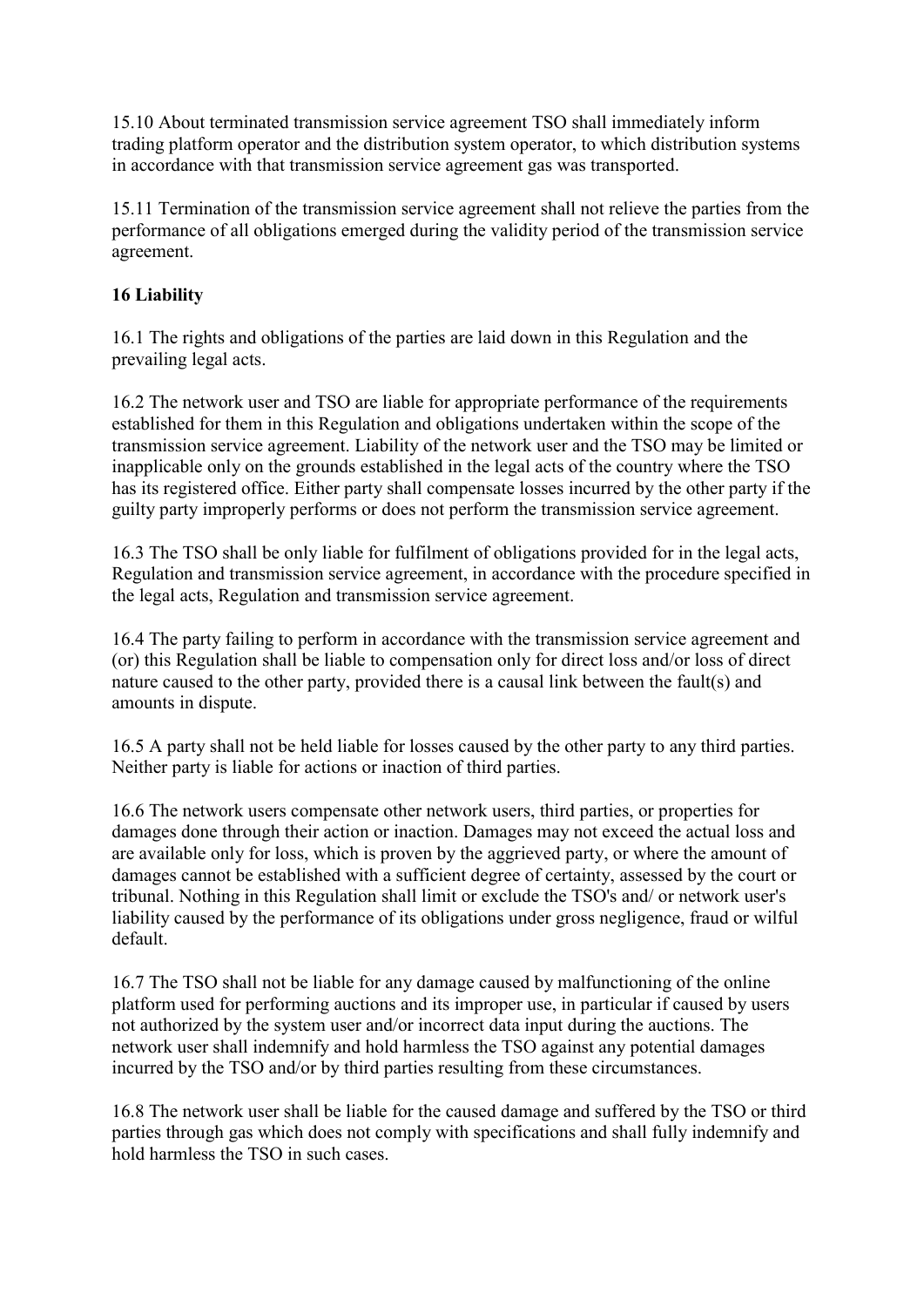16.9 If the quality of gas does not meet the requirements of this Regulation, the TSO may refuse to input such gas into the transmission system of the common balancing zone and suspend the transmission system services. In such case, the TSO shall not be obliged to compensate the possible losses caused to the network user through suspension of the transmission system services, whereas the network user balance responsibility remains.

16.10 The TSO shall not be liable to the network user for damage suffered by the network user from legal agreements with third parties, even if such legal agreements are required in order to use the transmission services provided by the TSO.

## **17 Force majeure**

17.1 TSO and network user shall not be held liable for a full or partial non-performance of the transmission service agreement obligations if caused by force majeure circumstances. For the purposes of this section, force majeure circumstances shall be an obstacle that has occurred beyond the control of the TSO and network user, prevents it from performing its obligations under the transmission service agreement, and cannot be eliminated by the TSO or network user. Primarily such circumstances are catastrophes, fire, earthquakes and other natural phenomena, warfare, economic sanctions, embargoes or any other circumstances which the TSO and network user could not foresee at the time of entering in the transmission service agreement.

17.2 Individual obstacles to the performance of the transmission service agreement obligations having occurred at the time when the defaulted TSO or network user delayed the performance of its transmission service agreement obligations shall not be considered force majeure circumstances. For instance, lack of funds shall be an individual obstacle.

17.3 The TSO or network user invoking force majeure should strive to continue fulfilling their obligations as soon as may reasonably be required, provided that this is possible without incurring unreasonable charges.

17.4 If force majeure circumstances persist for more than 30 calendar days, the TSO or network user shall enter into negotiations over a suitable solution for the performance of the transmission service agreement obligations. In such case the termination of the transmission service agreement shall only be possible by mutual agreement of the TSO and network user.

17.5 The TSO and network user shall immediately, but not later than twenty four 24 hours, notify each other of force majeure circumstances. If the parties do not notify of force majeure circumstances, the TSO or network user may not invoke them as grounds of non-performance of the transmission service agreement.

17.6 When the force majeure circumstances are no longer in place, the TSO and network user shall immediately resume the performance of the obligations which they performed up to the day of emergence of the force majeure circumstances, unless agreed otherwise by the TSO and network user.

17.7 The parties shall make all reasonable efforts to mitigate the effects of the force majeure event or circumstance and endeavor to ensure as soon as possible that normal performance of the transmission service agreement is re-established.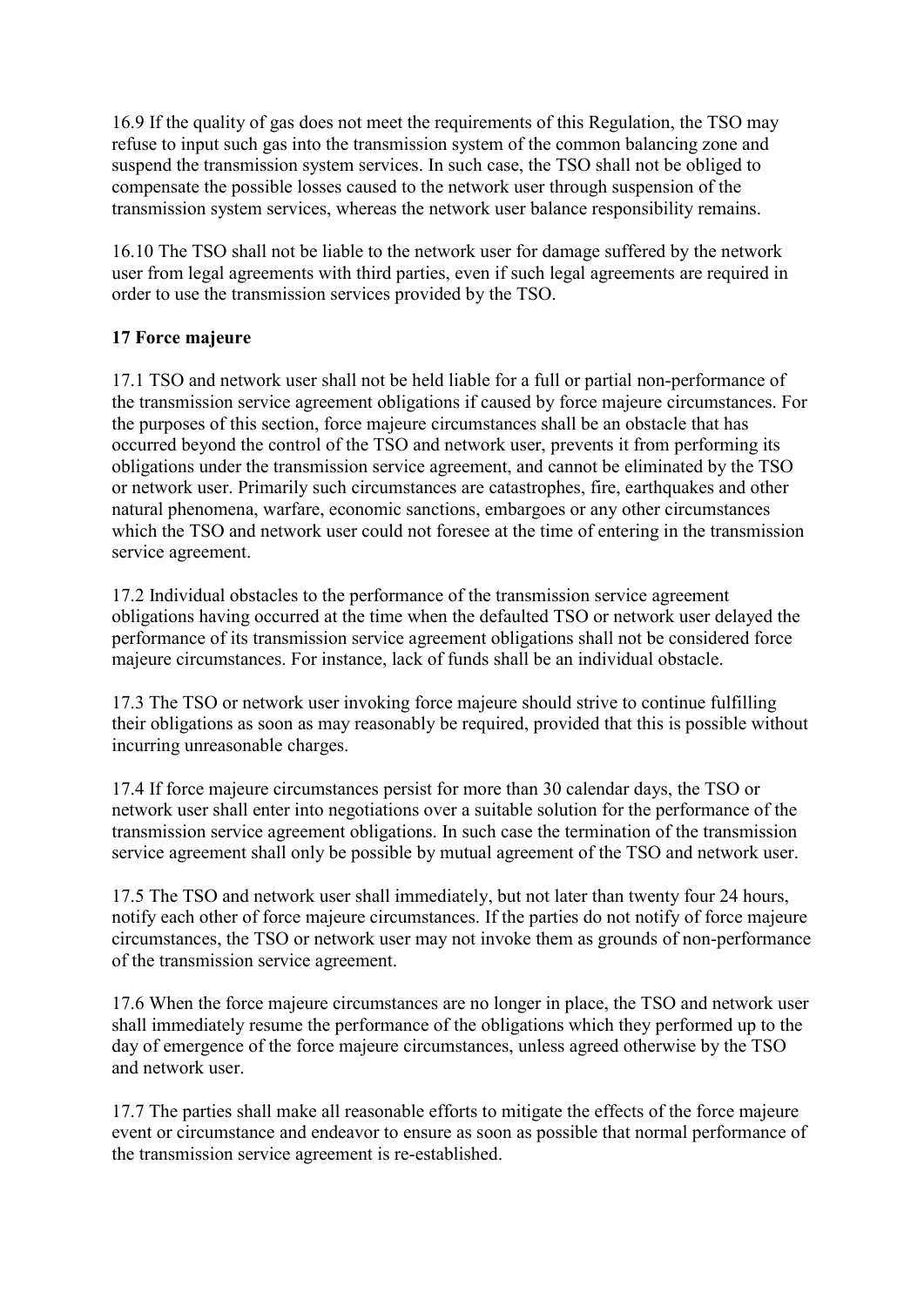# **18 Confidentiality**

18.1 Data on the quantity of gas transmitted to the network user, capacity booked and distributed under the transmission service agreement and other information which become known in performing the activities of the TSO shall be considered and safeguarded as commercially sensitive information in compliance with the applicable laws and regulations.

18.2 The parties shall treat and keep all information such as but not limited to information of business, legal, technical, financial nature obtained by one party from the other in any form, such as but not limited to in writing, orally, virtually or electronically, as confidential. Parties shall not disclose any such confidential information to any third party without the prior written consent of the other party, except where needed for the proper performance of the transmission service agreement to the parties.

18.3 The TSO shall provide the data specified in sub-paragraph 18.1 to undertakings engaged in gas storage, distribution or liquefaction activities and the other TSO of the common balancing zone to the extent as necessary for the proper execution of this Regulation as well as to institutions entitled to regulate, control and/or inspect undertakings involved in energy activities, in accordance with the procedure established by legal acts.

18.4 The TSO may provide the data specified in sub-paragraph 18.1 to institutions, organizations, and undertakings performing gas sector research, preparing reviews, and carrying out other similar activities, provided that the institutions, organizations, and undertakings specified in this sub-paragraph submit a written request to disclose data with indication the purpose of the use of those data and provide a written consent of the network user regarding the disclosure of the data, wherein the degree of detail of the disclosure of the data is specified (transmitted quantity/booked capacity; date/period; entry/exit point).

18.5 The TSO may provide the data specified in sub-paragraph 18.1 if the information is already in public domain or the information is already available to the receiving party from another source without breaching of the present clause.

18.6 The TSO shall provide the data specified in section 18 to law enforcement agencies which, in accordance with the procedure established by legal acts, have the right to demand and receive such data.

18.7 The confidentiality obligations under this section are binding upon the parties for the entire duration of the transmission service agreement and shall survive after its termination or expiry. As the case may be, the confidentiality obligations under this section will cease to apply from the moment that the information enters into the public domain without breaching the present clause.

# **19 Closing Provisions**

19.1 Yearly standard capacity product for gas year of 2020 shall be the capacity offered in the same amount for all gas days from 1 January 2020 until 1 October 2020.

19.2 Monthly standard capacity products for gas year 2020 shall be offered for booking as for January.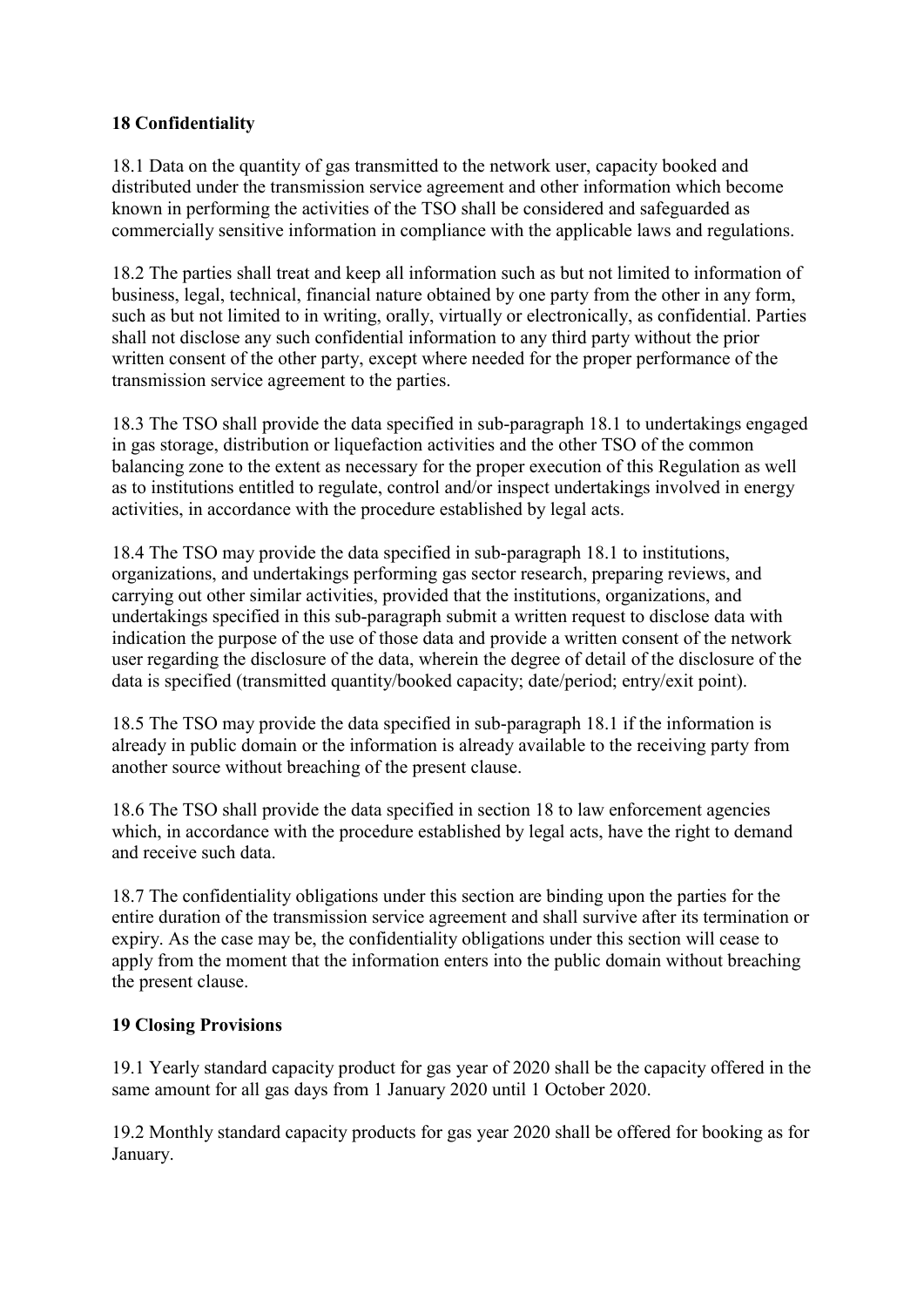19.3 Day-ahead standard capacity products for gas year 2020 shall be offered for booking as for gas day of 1 January 2020.

19.4 Within day capacity for gas year 2020 shall be offered for booking as for 1 January 2020.

19.5 All the annexes specified in this Regulation shall form an integral part of this Regulation.

19.6 This Regulation and transmission service agreement exist in both national language (according to the country where the TSO has its registered office) and English versions. The official language of business shall be national and English. In case of discrepancies of inconsistencies between different language versions of this Regulation and transmission service agreement, the English language version shall prevail.

19.7 Procedures, document forms, and/or other requirements specified in this Regulation are published on the internet website of the TSO.

19.8 The network users who have a contractual arrangement for the provision of transmission services with the TSO in force on 31 October 2019 and who want to receive the transmission system services in the common balancing zone shall be under the obligation to submit to any TSO the application and documents laid down in section 3 of this Regulation with a precondition that the balancing agreement is concluded with the same TSO in accordance with the balancing rules of the common balancing zone.

19.9 The TSO shall, in accordance with this Regulation, evaluate applications of applicants to acquire the rights to use the transmission systems of the common balancing zone submitted to the TSO by the day of coming into force of this Regulation.

19.10 In case the network user intends to conclude the transmission service agreement with the TSO other than the TSO with whom the former has entered into contractual arrangement for the provision of transmission services prior to the effective date of this Regulation and upon termination of the said contractual arrangement, the TSO shall refund or return, as applicable, to the network user the collateral in accordance with the principles described in the applicable rules regulating the third-party access.

19.11 The requirements for the collateral are fulfilled if the collateral amount under the contractual arrangement for the provision of transmission services with the TSO corresponds to the required amount under this Regulation when the network user concludes the transmission service agreement with the same TSO.

19.12 Insofar the network user has concluded the contractual arrangement for the provision of transmission services prior to the effective date of this Regulation with either TSO, the principles for collateral and the corresponding financial obligations not falling within the scope of this Regulation shall be finally settled in accordance with the applicable rules regulating the third-party access. The network user intending to conclude the transmission service agreement shall comply with the requirements provided in this Regulation.

19.13 This Regulation shall come into force on 1 June 2020.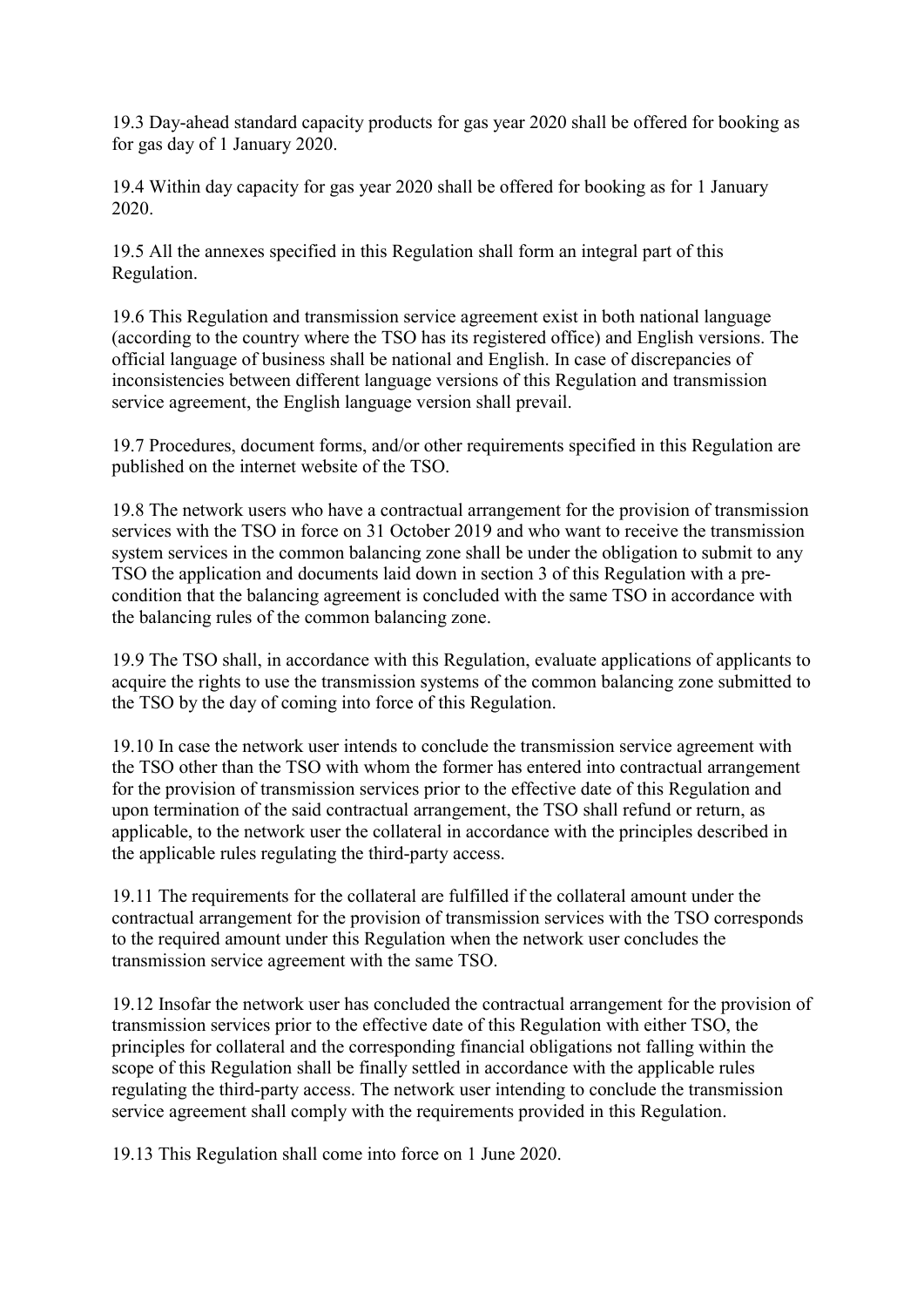#### Annex 1

#### **Collateral rules for Estonia accompanying this Regulation of the network rules**

1. The Estonian TSO shall be entitled before conclusion of the transmission service agreement or during the validity period of the transmission service agreement to request the network user to submit a collateral for fulfilment of liabilities in the form of either:

1.1 security deposit;

1.2 guarantee of the bank registered in European Union Member State or in European Economic Area country, being in compliance with the criteria determined in paragraph 5;

1.3 proof of appropriate credit rating complying with paragraph 3.

2. The network user shall have an obligation to inform immediately the TSO on any changes in the credit rating of the network user. The TSO shall be entitled to request the network user to submit updated information on the credit rating of the network user.

3. The network user's credit rating shall be deemed appropriate, if it complies with at least one of the following criteria:

3.1 a long-term rating of BBB- or higher under Standard & Poor's;

3.2 a long-term rating of BBB- or higher under Fitch;

3.3 a long-term rating of Baa3 or higher under Moody's.

4. The network user shall submit the collateral to the TSO within seven business days from the receipt of the TSO's request.

5. A financial service provider's guarantee shall be recognised by the TSO as a suitable collateral if it meets the following conditions:

5.1 the guarantee is issued by a financial service provider whose or whose group's credit rating of long-term borrowing in foreign currency is at least Baa1 according to Moody's or BBB+ according to the Standard & Poor's, or BBB+ according to Fitch Ratings. If the financial service provider or its group has been granted the required long-term borrowing rating by at least one credit agency mentioned in this paragraph, the guarantee provided by such financial service provider or its group shall be deemed suitable;

5.2 it is an irrevocable first demand guarantee.

6. The collateral must be valid for the entire duration of the transmission service agreement.

7. The amount of security deposit or guarantee for fulfilment of liabilities of the transmission service agreement shall be either 30 000  $\epsilon$  or forecasted next month's service fee under transmission service agreement, whichever is higher. In case forecast is not available,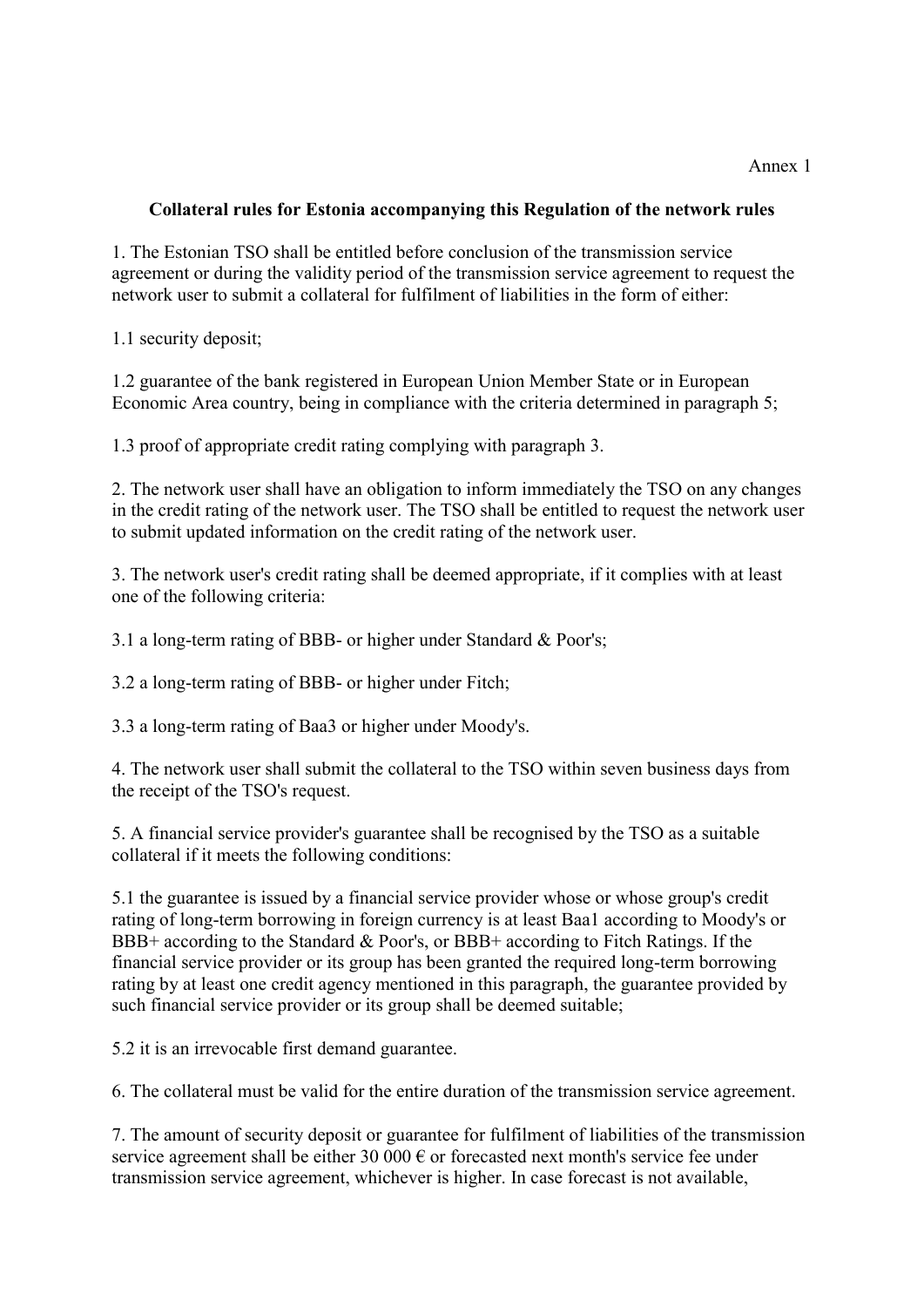previous month's entry and exit flow with related transmission tariffs are used to calculate collateral amount. TSO has the right to request increasing of the security deposit or guarantee amount during a month in case the forecast is exceeded.

8. If the network user does not renew the collateral or does not increase the collateral amount within 20 business days from the moment the collateral no longer complies with the provisions of these rules, the TSO shall be entitled to terminate the provision of the transmission system services as stipulated by the transmission service agreement until the network user provides a new collateral that fulfils the provisions of these rules or increases the current collateral. While the services are not provided, the TSO shall be entitled to allocate the transmission capacity booked by the network user to another network user as unused capacity.

9. Upon termination of the transmission service agreement, the TSO shall return the collateral to the network user within five business days in the amount not used to discharge the network user's outstanding obligations or shall return the original guarantee of the financial service provider or of related merchant.

Annex 2

### **Collateral rules for Latvia accompanying this Regulation of the network rules**

1. The TSO shall evaluate the information established in sub-paragraph 3.1.5. of this Regulation to determine the need to request the network user to submit a security for the fulfilment of liabilities (security deposit, guarantee of a financial service provider or the affiliate entity, which corresponds to the criteria established in paragraph 4 of this Annex, guarantee) when concluding the transmission service agreement or during its validity.

2. The network user after the first full calendar year since the conclusion of transmission service agreement shall, not less than once a year, submit to the TSO updated information on credit rating of the network user. The network user has an obligation to immediately inform the TSO of any changes in the credit rating of the network user. The TSO shall have a right to require the network user to submit an actual information on the credit rating of the network user.

3. The TSO shall be entitled to request a network user, when concluding the transmission service agreement, or during duration of the transmission service agreement, to submit a security for fulfilment of liabilities (security deposit, guarantee of a financial services provider or the affiliate entity, which corresponds to the criteria established in paragraph 4 of this Annex, guarantee) to cover the payment claims arising from the transmission service agreement if:

3.1. The TSO has grounds to believe that the network user is wholly or partly unable to cover the liabilities arising from the transmission service agreement;

3.2. An insolvency procedure or liquidation proceedings have been initiated for the network user;

3.3. According to the criteria established in paragraph 4 of this Annex, the network user does not have an appropriate credit rating;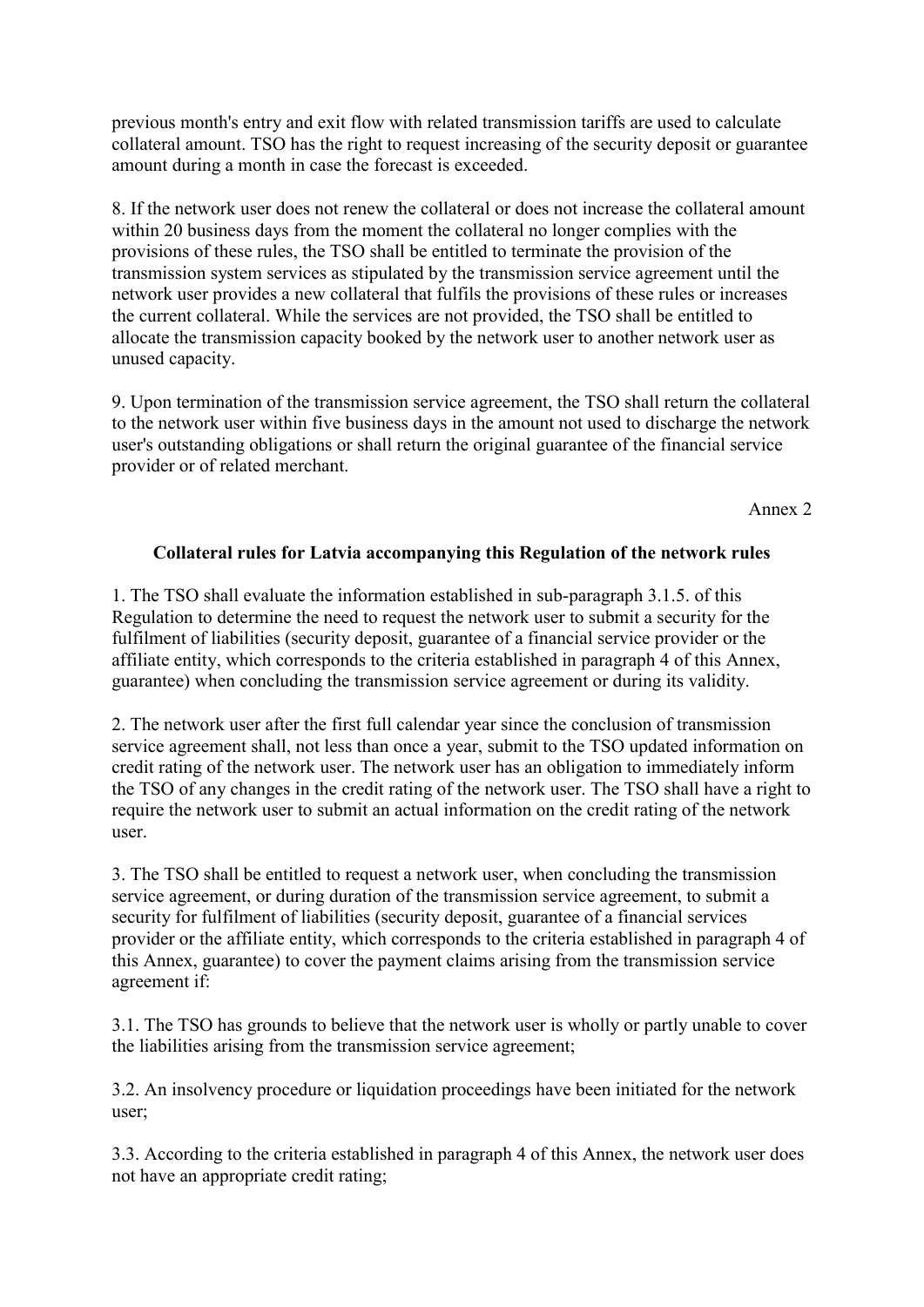3.4. The network user delays payments arising from the transmission service agreement, which have become due, twice over 12 months.

4. The credit rating of the network user shall be deemed appropriate if it complies with at least one of the following criteria:

4.1. Standard & Poor's long-term rating is BBB- or higher;

4.2. Fitch long-term rating is BBB- or higher;

4.3. Moody's long-term rating is Baa3 or higher;

4.4. Creditreform rating for risk class II or higher, or an equivalent credit rating of a generally known credit agency or rating agency and the credit amount, established in the issued rating reference to the network user, complies or exceeds the amount of security for fulfilment of liabilities as set in paragraph 10 of this Annex.

5. If the network user or the affiliate entity does not agree with the findings of the TSO of the non-compliance of the network user or the affiliate entity with the credit rating, the network user or the affiliate entity, as appropriate, may, within five business days, submit appropriate evidence for the TSO to objectively evaluate creditworthiness of the network user.

6. The network user may simultaneously choose one or more types of security for the fulfilment of liabilities (a security deposit, guarantee of a financial service provider or the affiliate entity, which credit rating corresponds to the criteria established in paragraph 4 of this Annex, guarantee).

7. The network user shall submit a security for the fulfilment of liabilities to the TSO within seven business days from the day of receipt of the relevant request.

8. The TSO shall recognize the guarantee as a proper security for the fulfilment of liabilities if it complies with the following provisions:

8.1. The guarantee has been issued by a financial services provider who or whose group has at least Baa1 credit rating in accordance with Moody's agency or BBB+ in accordance with Standard & Poor's agency, or BBB+ in accordance with Fitch Ratings agency for long-term foreign currency loans. If at least one of the credit rating agencies indicated in this paragraph has granted a long-term loan rating to the financial services provider or its group, it shall be deemed that the guarantee issued by such financial services provider or group thereof is appropriate;

8.2. The guarantee has been issued by an affiliate entity, which credit rating corresponds to paragraph 4 of this Annex;

8.3. The guarantee shall be first demand and irrevocable.

9. A security for the fulfilment of liabilities must be in force during the operation of the transmission service agreement, if the TSO has requested the security for the fulfilment of liabilities.